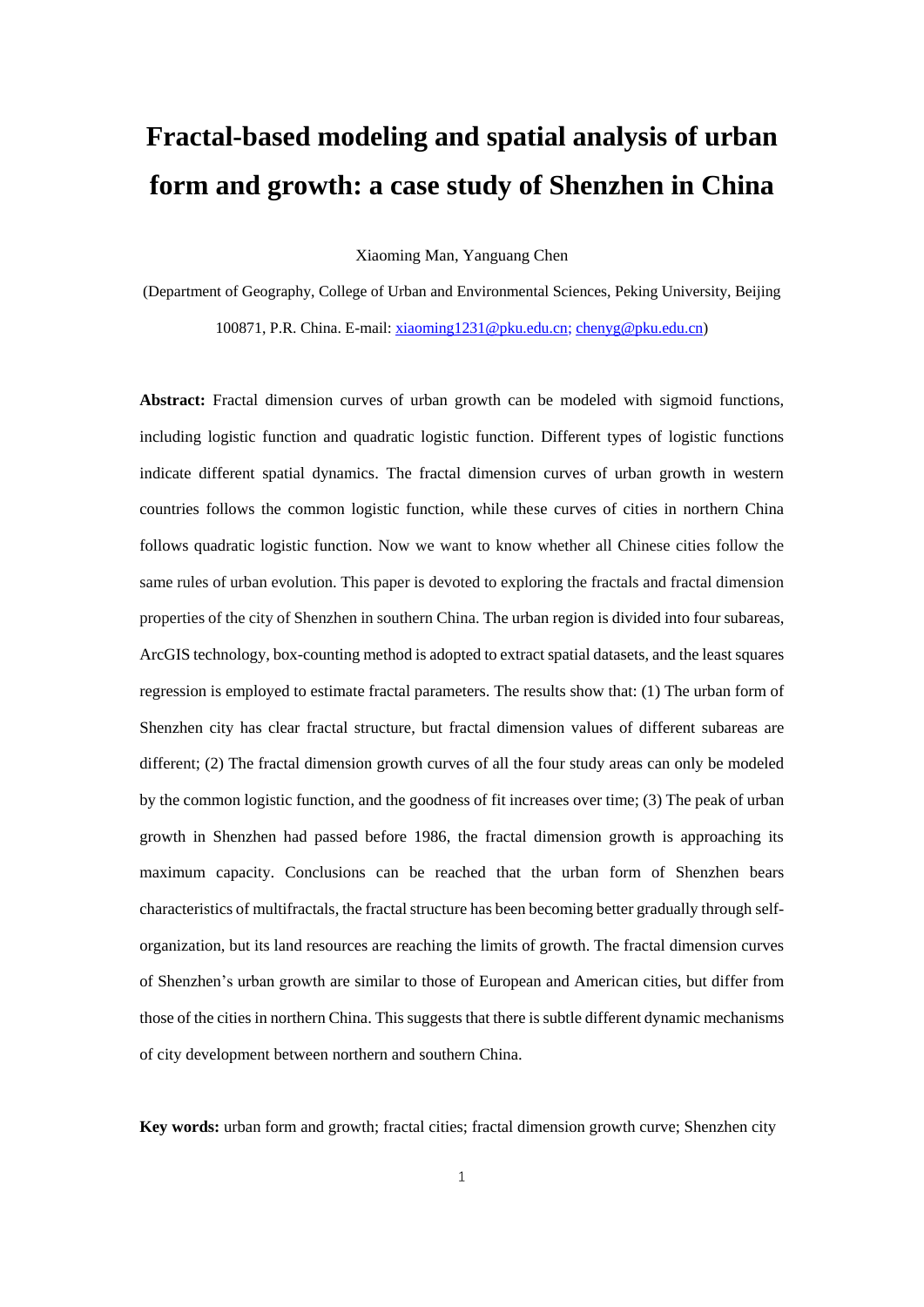#### **1. Introduction**

A study on cities begins from description and ends at understanding. To describe an urban phenomenon, we have to find its characteristic scales. Traditional mathematical methods and quantitative analysis are based on typical scale, which is often termed *characteristic length* (Hao, 1986; Liu and Liu, 1993; Takayasu, 1990). Unfortunately, spatial patterns of cities has no characteristic scale and cannot be effectively described by conventional measure such as length and area. In this scale, the concept of characteristic scales should be substituted with scaling ideas. Fractal geometry provides a powerful mathematical tools for scaling analysis of urban form and growth. From the remote sensing images, urban form resembles ink splashes, usually presents a highly irregularity and self-similarity at several different scales (Frankhauser, 2004; Benguigui *et al*., 2004). It implies that it does not obey Gaussian law, traditional measures and mathematics models cannot effectively describe it (Salat, 2017; Chen and Huang, 2019). Fractal geometry provides a proper quantitative approach in this aspect (Frankhauser, 1998; Chen *et al*., 2017). The fractal dimension, especially multifractal parameter spectrums, can be utilized to characterize spatial heterogeneity, explore the spatial complexity (Jevric and Romanovich, 2016). Ever since Mandelbrot (1983) developed fractal geometry, the theory has been applied to geographical research for nearly forty years. Urban geography is one of the biggest beneficiaries from fractal ideas (Dauphiné, 2013). Since the 1980's, some pioneering studies about the urban form and growth based on fractal geometry have been published (such as Arlinghaus, 1985; Batty *et al*, 1989; Batty and Longley, 1986; Batty and Longley, 1987a; Batty and Longley,1987b; Batty and Longley,1988; Batty and Xie, 1996; Batty and Kim, 1992; Benguigui *et al*., 2000; Benguigui *et al*, 2001a; Benguigui *et al*, 2001b; Benguigui *et al*, 2004; Encarnação *et al.*, 2012; Shen, 2002; White and Engelen, 1993). The research results are once summarized by Batty and Longley (1994) and Frankhauser (1994). Recent years, new progress of studies on fractal cities have been made, and many interesting results were reported in literature (Boeing, 2018; Chen, 2012, 2018, 2020; Chen and Huang, 2019; Lagarias and Prastacos, 2018; Leyton-Pavez *et al*, 2017; Li *et al*, 2013; Ma *et al*, 2020; Man *et al*, 2019; Purevtseren *et al*, 2018; Rastogi and Jain, 2018; ShreevastavaRao and McGrath, 2019; Song and Yu, 2019; Tucek and Janoska, 2013; Versini *et al*, 2020).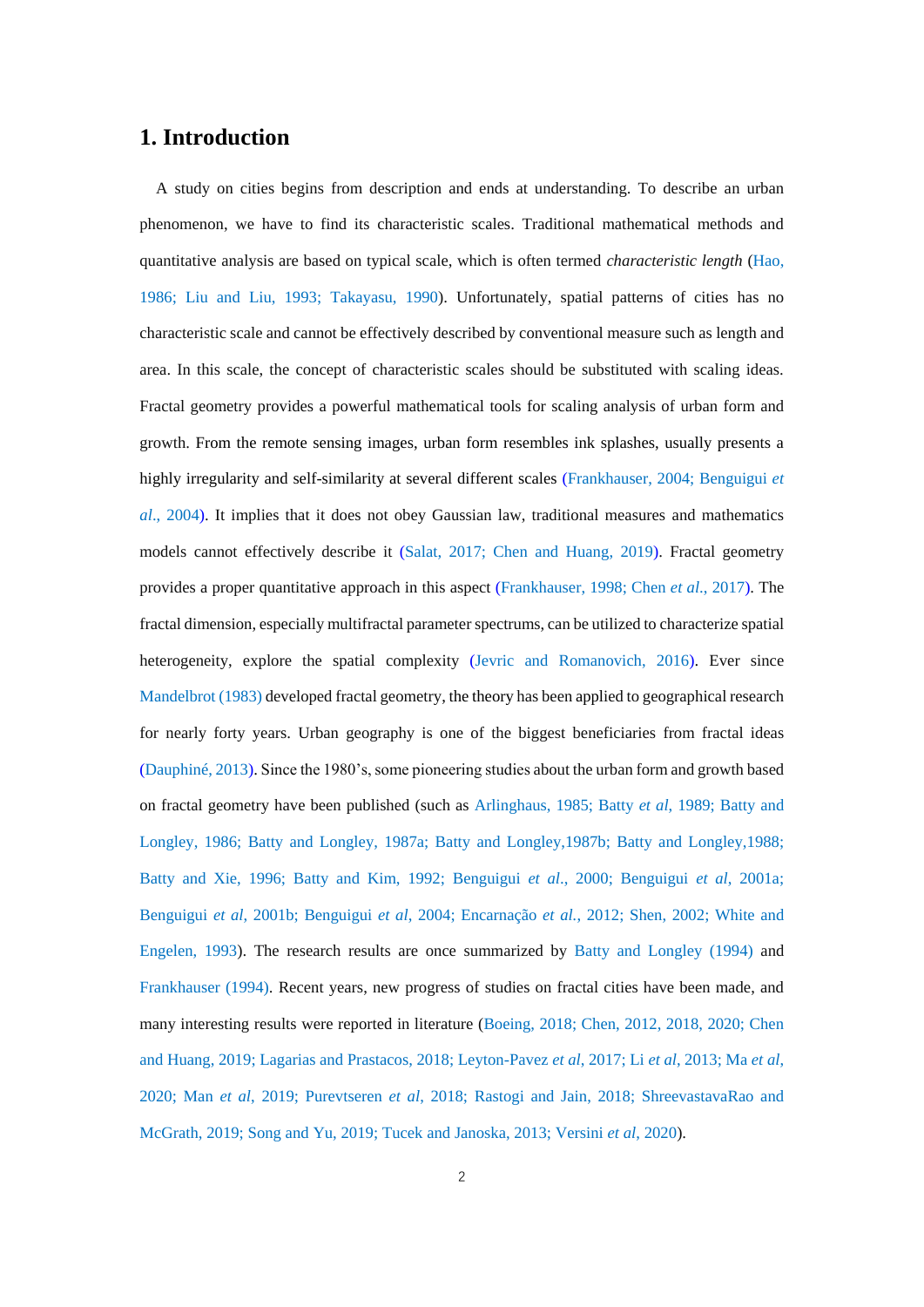Fractal parameters and the mathematical models based on fractal parameters of urban form are keys to understanding the rules of urban evolution in different time and space. Fractal dimension nowadays has been regarded as a validity indicator for assessing the space filling extent, spatial complexity and spatial homogeneity of urban land use patterns. To make spatial analysis of urban form, we need to compare fractal dimension values of different urban regions or different cities. To make dynamic analysis, we have to compare fractal dimension values of a city at different times. A time series of fractal dimension values of a city forms a fractal dimension growth curves. A discovery is that the fractal dimension curves of urban growth takes on squash effect and can be modeled with sigmoid functions (Chen, 2018). The fractal dimension growth curves of urban form in Europe and America satisfy the common logistic function, while those of northern Chinese cities like Beijing meet the quadratic logistic function (Chen, 2012; Chen and Huang, 2019). Different types of logistic functions indicate different spatial dynamics.

Now we want to know whether all Chinese cities follow the same rules of development. How about the cities in southern China? This paper is devoted to explore fractal dimension growth curves of the city of Shenzhen. Shenzhen can be regarded as a shock city in southern China, which became highly booming in the short term after China's reform and opening up. Taking Shenzhen as an example of southern China, we can discuss another type of fractal cities in Mainland China, which differ from many cities in other places of China except for southeast coastal area of China. We first divide Shenzhen city into four study areas, and then use the box-counting method and least squares regression for extracting spatial data and estimating the fractal parameters. Then, we utilize sigmoid functions to model fractal dimension curves of urban growth in Shenzhen region. Through this study, we can not only reveal the North-South differences of city development in China, but also reflect the similarities and differences of urban evolution between China and the West.

#### **2. Methods**

#### **2.1. Box-counting method**

Owing to scale-free properties of urban form, the conventional measures should be replaced by fractal parameters. The box-counting method in this paper is employed for estimating the fractal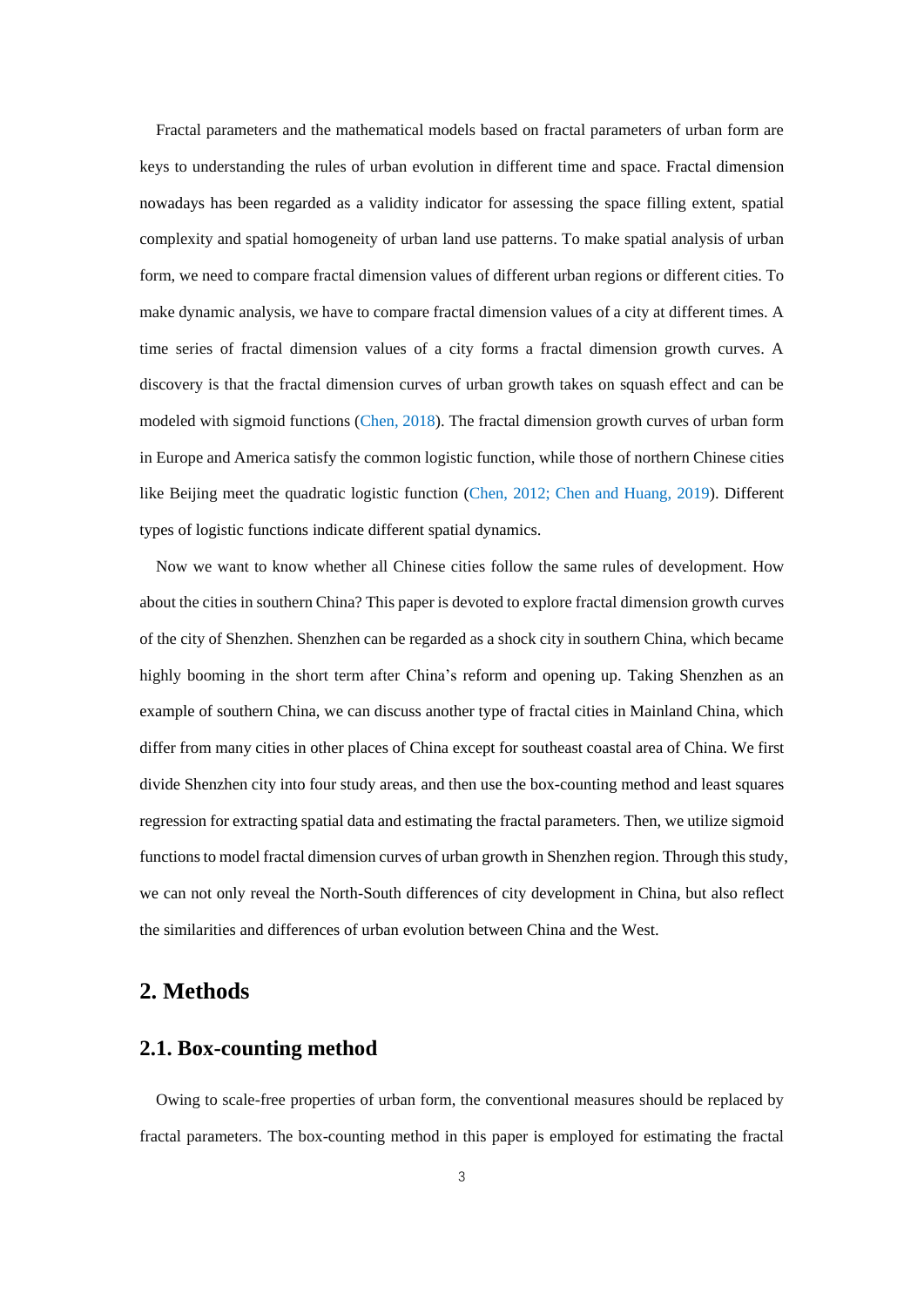dimension of urban form of four study regions in Shenzhen from 1986 to 2017. It has become a method widely applied by many researchers (such as Mandelbrot, 1967; Batty and Longley, 1994; Benguigui *et al*., 2000; Shen, 2002; Encarnação *et al.*, 2012; Chen and Wang, 2013; Ni *et al.*, 2017) to measure the fractal dimension in 2-dimensional images. Its basic procedure in general is to recursively superimpose a series of regular grids of declining box sizes over a target object, and then record the object count in each successive box, where the count records how many of the boxes are occupied by the target object. According to Benguigui *et al*. (2000) reported, in a 2-dimensional space, the object is covered by a grid made of squares of size  $\varepsilon$ , the number  $N(\varepsilon)$  of squares in which a part of the object appears is counted. Then changing the side length of boxes,  $\varepsilon$ , leads to change of nonempty boxes number,  $N(\varepsilon)$ . if the object turns out to be fractal, then

$$
N(\varepsilon) = N_1 (1/\varepsilon)^D \tag{1}
$$

where  $N_1$  is the proportionality coefficient,  $D$  is the urban form fractal dimension value, the logarithmic form is

$$
\ln N(\varepsilon) = \ln N_1 + D \ln(1/\varepsilon) \tag{2}
$$

Thus, a logarithmic plot of  $\ln N(\varepsilon)$  versus  $\ln(1/\varepsilon)$  yields a straight line with a slope equal to D. This paper, the first value  $\varepsilon$  is the half size of the box, the next value is equal to  $\varepsilon/4$ . The *i*th value is  $\varepsilon/2^i$ , the highest value of index *i* is 9. The tools of create fishnet, spatial adjustment, and overlay in ArcMap10.2 were utilized for implementation the segmentation box, rotation box, and obtaining the *i*th value of  $N(\varepsilon)$ .

#### **2.2. Fractal dimension growth curve and power law**

However, it is not enough only to compare fractal dimension values from different time periods or regions. The growth characteristics and trends of a city can be interpreted and predicted to a great extent must rely on developing mathematical models. Thus, this paper model fractal dimension values of four study areas in Shenzhen by using the logistic function modeling. According to Chen (2018)'s elaboration, the logistic function of fractal dimension evolution can be expressed as

$$
D(t) = \frac{D_{\text{max}}}{1 + (D_{\text{max}} / D_0)e^{-kt}} \quad \text{or} \quad D(t) = \frac{D_{\text{max}}}{1 + Ae^{-k(n - n_0)}}
$$
(3)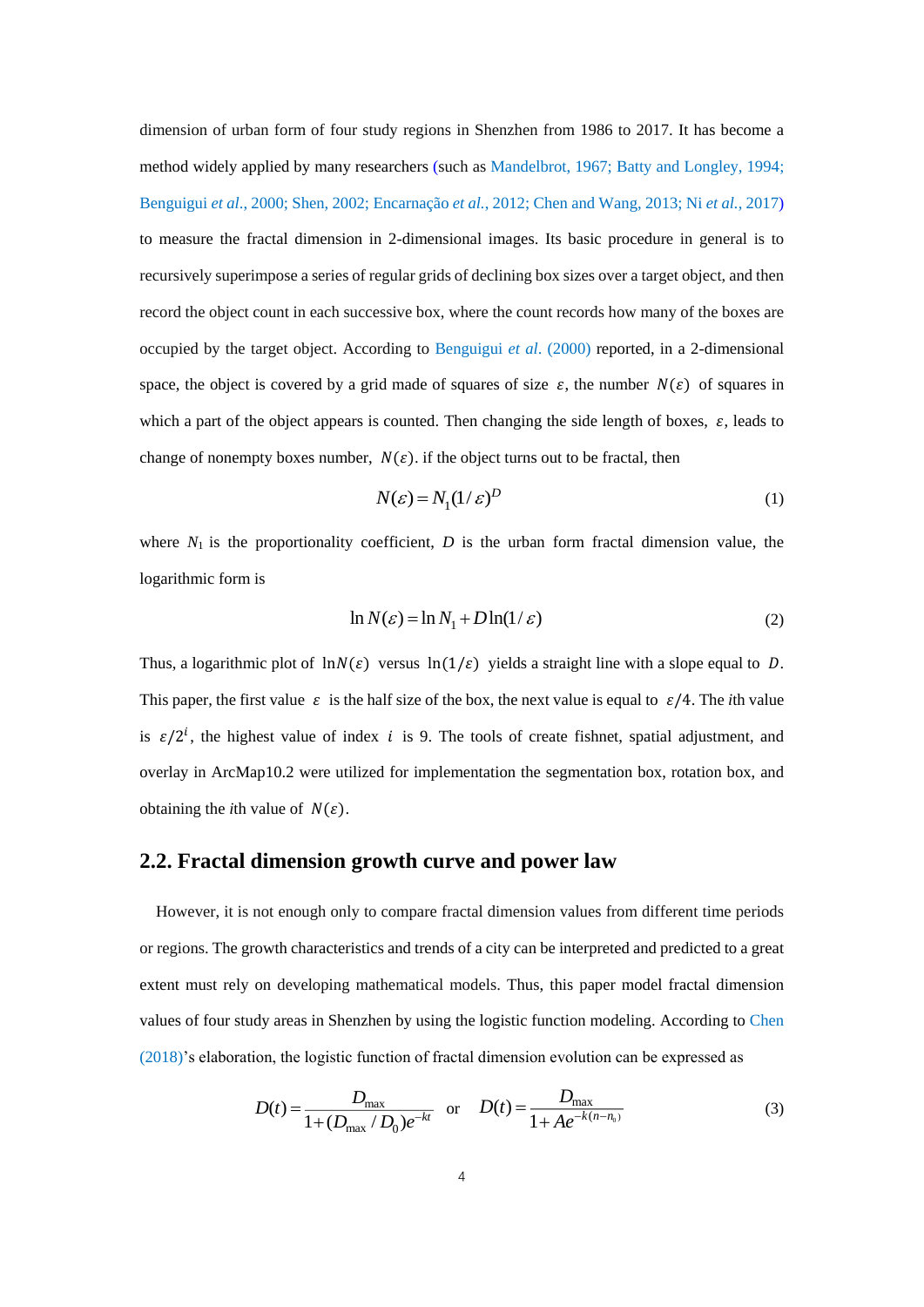where *t* is time order  $(0, 1...)$ , and *n* to year,  $n_0$  to the initial year,  $D(t)$  or  $D(n)$  denotes the fractal dimension in the the time or the year of *n*,  $D_0$  is the fractal dimension in the initial year,  $D_{\text{max}} \le 2$ indicates the maximum of the fractal dimension, A refers to a parameter, *k* is the original growth rate of fractal dimension. The parameter and variable relationships are as follows

$$
D(t) = D(n), A = \frac{D_{\text{max}}}{D_0} - 1, t = n - n_0
$$
\n<sup>(4)</sup>

Equation (3) can be made a logarithmic transform, the result is

$$
\ln(\frac{D_{\text{max}}}{D_0} - 1) = \ln(\frac{D_{\text{max}}}{D_0}) - kt = \ln A - kt
$$
\n(5)

Equation (5) is concerted to a log-linear equation, and the values of *A* and *K* is simply to be estimated by the linear regression analysis if the parameter of *D*max value is known. Here, the goodness-of-fit search (GOFS) parameter estimation method was selected for estimating the parameter, which has been introduced particularly by Chen (2018).

In addition, for a city system, the relationship between two measure elements of representing city, such as population, area and GDP, usually satisfies the statistical power law. Urban is a typical complex system (Batty, 2008; Batty, 2009). A stable urban form and growth is the result of longterm continues interaction of various factors, those associations can be capture by the power function (Keuschnigg *et al.*, 2019). We thus capture the driving factors of urban form evolution and growth using the power law function, which is expressed as

$$
D_t = kX_t^{\beta} \tag{6}
$$

where  $X_t$  and  $D_t$  represent, in a given  $t$  year, fractal dimension value and the total number of driving factor, respectively,  $k$  and  $\beta$  are constants to fractal dimension. The linearized model of equation (6) is

$$
\ln D_t = \ln k + \beta \ln X_t \tag{7}
$$

in which where  $\ln k$  and  $\beta$  are constants terms to be estimated.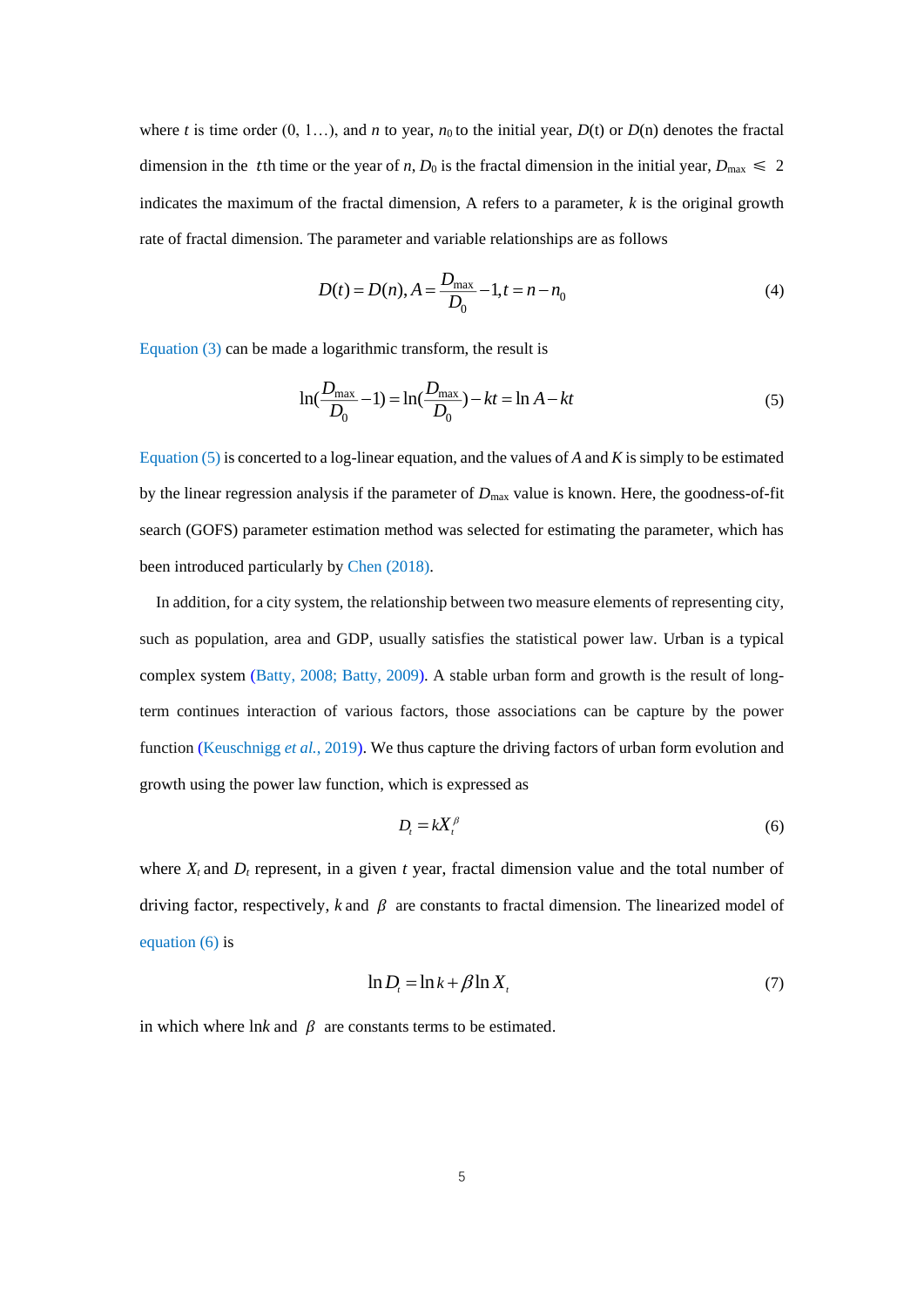#### **2.3. Study area and datasets**

Shenzhen (22°27′-22°52′N, 113°46′-114°37′E), as China's first special economic zone, lies along the cost of the South China Sea and adjacent to Hong Kong. Before China's reform and opening-up policy in late 1978, it was just a sleepy border town of some 30,000 inhabitants that served as a custom stop into mainland China from Hong Kong. Now Shenzhen has become an international metropolis with the total population of 13.0366 million (SSB, 2019). Mean annual temperature is around 22.4°C and annual rainfall is about1948 mm (Li *et al*, 2005). Narrow and long is the shape characteristics of the administrative region of Shenzhen, east–west span is over 49 km, while north– south span is only about 7km (Ng, 2003). In the southeastern part of Shenzhen is hilly topography, in the northwestern part is relatively low. This paper, four boxes were drawn as the study areas (**Fig. 1**). The first box area is the entire region of Shenzhen, which almost covers the whole built-up patch of Shenzhen. The second box area is a major center region, which mainly includes Futian District, Luohu District, and Nanshan District. The third and fourth box areas are the northwest part and northeast part. The reason of including them is because the built areas in these two areas visually seem to have the expansion and development trends. It is quite useful to fully assess the spatialtemporal evolution characteristics of the urban form and growth.

The built-up areas data (**Fig. 1**) is extracted from Landsat TM 4, 5, and OLI 8 images with 30m resolution for twelve years: 1986, 1989,1992, 1995, 1998, 2001, 2003, 2006, 2010, 2013, 2015, and 2017. They were all collected from USGS Earth Explorer website [\(http://earthexplorer.usgs.gov/\)](http://earthexplorer.usgs.gov/), with less than 10% cloud cover. In generally, the methods of object-oriented supervised classification and visual interpretation post Classification are employed for extraction the builtup areas data, and its process can be divided into three parts. Firstly, employ the toolbox of example-based feature extracting workflow in ENVI 5.3 software to generate twelve periods land use and land cover (LULC) classification maps, here we roughly divided land types into four categories that are water body, vegetation, bare, and built-up areas, and chose the support vector machine (SVM) classification method. Secondly, select the class of urban area form each resulting vector data in ArcMap10.2 software. Finally, and most crucial, visual interpretation each 12 periods of built-up area maps. It includes removing the noisy patches by setting a threshold value, adding,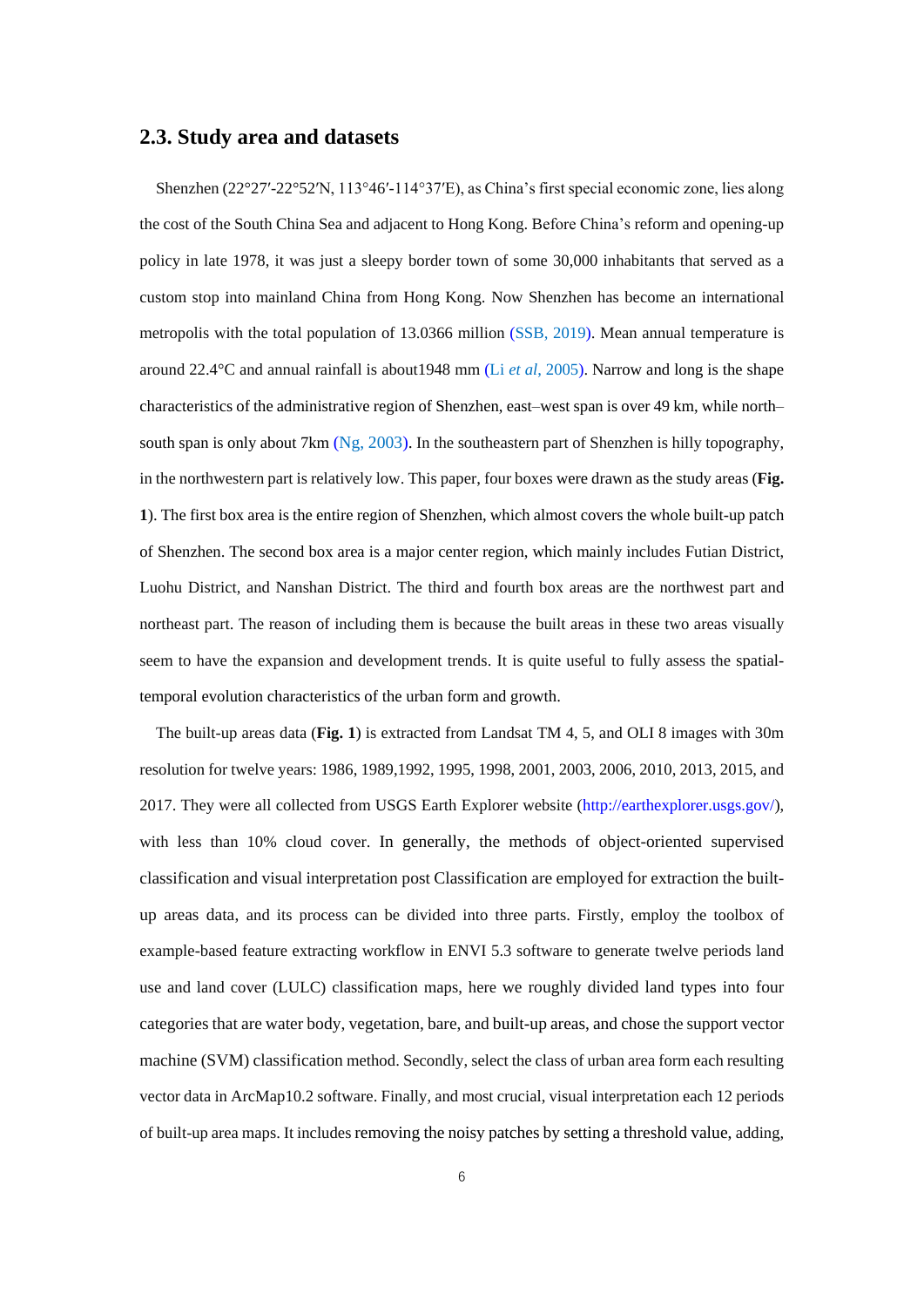removing and modifying the misclassification of the built-up areas by using the editor tool and other toolbox in ArcMap 10.2, Google Earth and multi-period false color composite of remote sensing images.



**Figure 1 The built-up area map in Shenzhen city from 1986 to 2017**

**Note:** The built-up areas were extracted from Landsat TM 4, 5, and OLI 8 images with 30m resolution downloading from USGS Earth Explorer website [\(http://earthexplorer.usgs.gov/\)](http://earthexplorer.usgs.gov/). Four boxes are study areas, representing entire region, major business center region, northwest region and northeast region of Shenzhen,

respectively.

### **3. Results and analyses**

#### **3.1. Fractal dimension analysis of urban form**

The double logarithm linear regression based on the least squares method can be employed to estimate fractal parameters. Fractal modeling involves two types of parameters. One is inferential parameters, and the other is descriptive parameters. The former includes fractal dimension and proportionality coefficient, and the latter includes goodness of fit and standard error (Chen, 2020;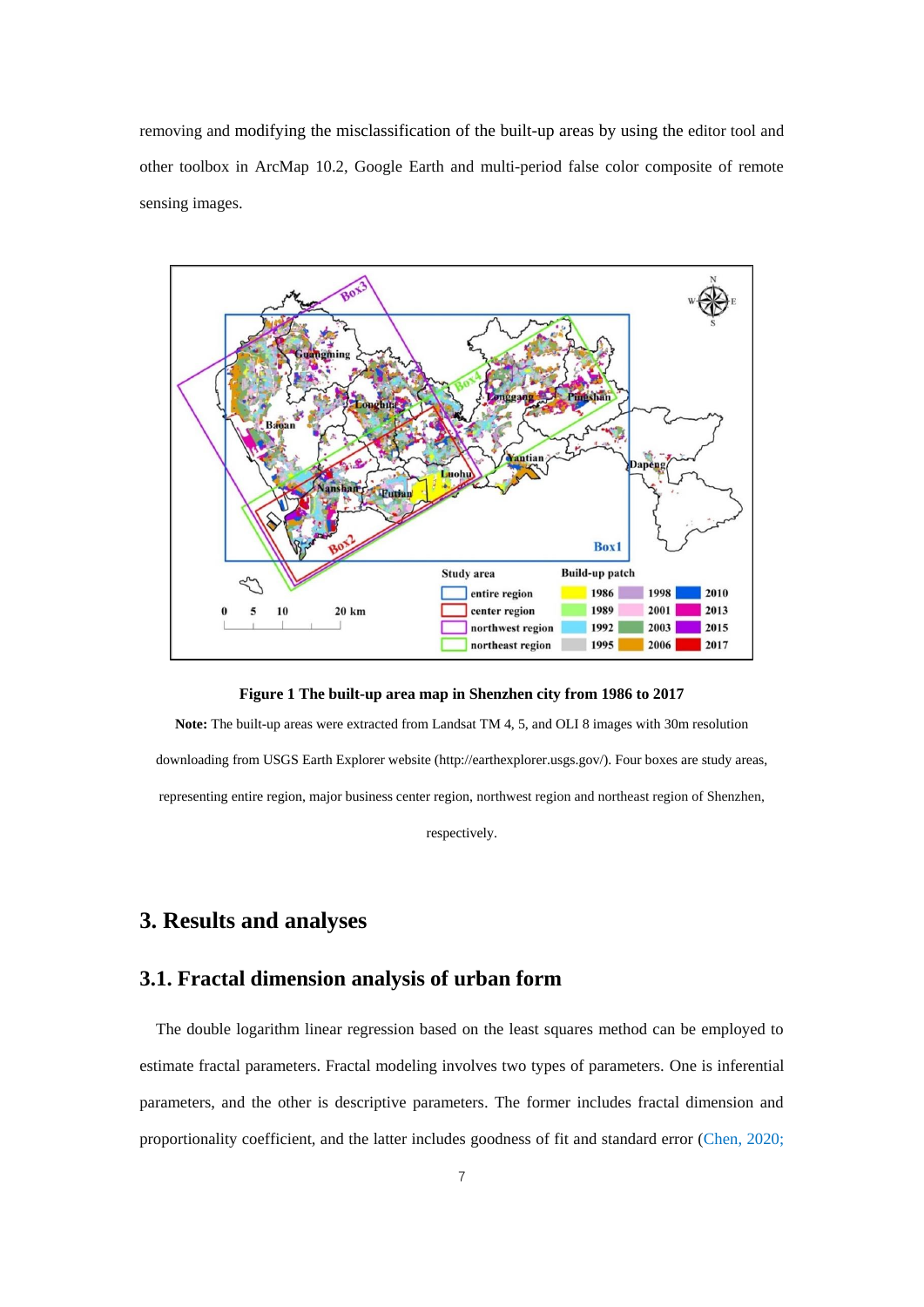Shelberg *et al*, 1982). Fitting results based on box-counting method show that, from 1986 to 2017, four study areas all exhibit a strong linear association between  $\ln N(\varepsilon)$  and  $\ln N(1/\varepsilon)$ , with the fractal dimension values between 1 and 2, and the goodness of fit  $R^2$  are all above 0.98 (see Appendices). It is a powerful proof indicates that the urban from in Shenzhen, both its entire and part regions, are indeed statistically fractals during 1986-2017. The detailed result of fractal dimension estimates of urban form of four regions in Shenzhen from 1986 to 2017 is presented in **Tab.1**. They are all increased over time gradually, but the entire region is slightly smaller than other three subregions- center region, northwest region and northeast region.

In fact, fractal dimension *D* now has become a validity index of assessing the space filling extent, spatial complexity, and spatial homogeneity or compactness of urban land (Chen and Huang, 2018). The larger value signifies urban sprawl, urban spatial structure becomes more complicated and homogeneous (Islam and Metternicht, 2003). In 2-dimension digital maps,  $D = 2$  indicates that one has a homogeneous spatial distribution of the object in the plane, the other extreme limit is  $D =$ 0, suggests a high local concentration (Benguigui *et al*., 2004). It is obvious from above results, for the past 40 years, the urban form in entire Shenzhen has been in a state of continuing growth and expansion in space. Meanwhile, its spatial structure has been becoming more and more complex and homogeneous over time. If considering the land type distribution in the real world, it is inevitable that there exist other land types such ecological land and water body, in four study areas. They may actually belong to the land types that are protected by the authorities and not allowed to be available for urban construction in Shenzhen. In 2017, in particular, the fractal dimension values of four regions- the entire, central part, northwest part, and northeast part, reached their highest value, which are 1.7604, 1.8467, 1.8189, and 1.8294, respectively (**Tab.1**). Not least because these values are close to 2, but there are probably no more other land types allowed to be available for urban development within each study areas. We thus may speculate that Shenzhen will probably encounter the situation of urban land approaching saturation in the near future.

In addition, we can obtain other further information by calculating the data in **Tab.1**. The average speed of urban space filling degree in the four study areas can be calculated using  $(D_{2017} D_{1986}$ / $\Delta t_{(2017-1986)}$ . The calculation result values are 0.0202, 0.0133, 0.0189, and 0.0177, respectively. In terms of area, entire region is the largest region among four study regions, and its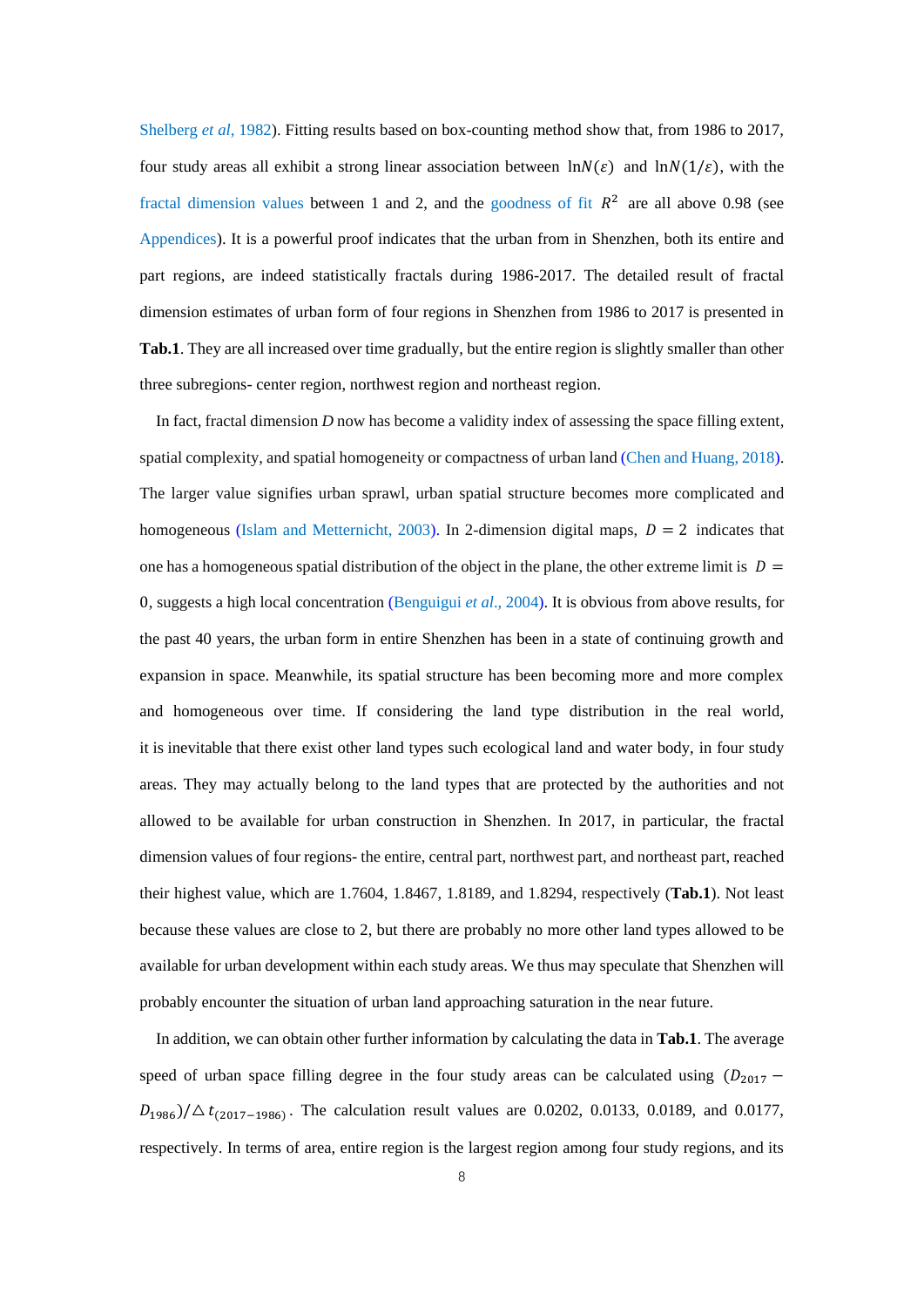value of average speed of urban space filling degree is also the largest. It suggests that Shenzhen experienced large number of other land types to urban land in this period, and the fastest growth and expansion of urban land occurred in the northwest part, followed by the northeast part and central part. Moreover, as shown in **Fig.2**, it is clear that Shenzhen city took place two peaks of urban sprawl during 1986-2017, which are in 1992 and in 2003, but the extent of urban expansion in 1992 is significantly higher in 2003. In 1992, northwest region and northeast region of Shenzhen had the same urban land-use development level, by contract, central region is a slower. But in 2003, These three subregions have basically the same urban land-use development level.

**Table1 Fractal dimension estimates of urban form of four regions in Shenzhen, 1986-2017**

| Year |            | <b>Entire region</b> |                                                                                     |            | <b>Center region</b> |          |            | Northwest region |                                                                |            | Northeast region |          |
|------|------------|----------------------|-------------------------------------------------------------------------------------|------------|----------------------|----------|------------|------------------|----------------------------------------------------------------|------------|------------------|----------|
|      | $\bm{D_f}$ | $R^2$                | $\sigma$                                                                            | $\bm{D_f}$ | $R^2$                | $\sigma$ | $\bm{D_f}$ | $R^2$            | $\sigma$                                                       | $\bm{D_f}$ | $R^2$            | $\sigma$ |
| 1986 |            |                      | 1.1352 0.9886 0.0460                                                                |            |                      |          |            |                  | 1.4353 0.9921 0.0483 1.2320 0.9914 0.0434 1.2808 0.9912 0.0455 |            |                  |          |
| 1989 |            |                      | 1.2101 0.9908 0.0442 1.4730 0.9950 0.0395 1.3037 0.9947 0.0358 1.3379 0.9934 0.0411 |            |                      |          |            |                  |                                                                |            |                  |          |
| 1992 |            | 1.4208 0.9971        | 0.0289                                                                              |            |                      |          |            |                  | 1.6073 0.9991 0.0186 1.4999 0.9984 0.0228 1.5333 0.9982 0.0245 |            |                  |          |
| 1995 |            | 1.5008 0.9983        | 0.0235                                                                              |            |                      |          |            |                  | 1.6668 0.9995 0.0136 1.5739 0.9991 0.0175 1.5999 0.9985 0.0233 |            |                  |          |
| 1998 |            | 1.5454 0.9989        | 0.0193                                                                              |            |                      |          |            |                  | 1.6866 0.9996 0.0135 1.6174 0.9994 0.0154 1.6311 0.9987 0.0225 |            |                  |          |
| 2001 |            |                      | 1.5856 0.9992 0.0171 1.7145 0.9997 0.0121 1.6568 0.9994 0.0149 1.6662 0.9990 0.0200 |            |                      |          |            |                  |                                                                |            |                  |          |
| 2003 |            |                      | 1.6619 0.9995 0.0144 1.7636 0.9998 0.0103 1.7315 0.9997 0.0122 1.7304 0.9993 0.0176 |            |                      |          |            |                  |                                                                |            |                  |          |
| 2006 |            |                      | 1.7050 0.9996 0.0125 1.7884 0.9998 0.0096 1.7691 0.9997 0.0106 1.7705 0.9995 0.0151 |            |                      |          |            |                  |                                                                |            |                  |          |
| 2010 |            |                      | 1.7239 0.9997 0.0117 1.8053 0.9998 0.0106 1.7838 0.9997 0.0110 1.7898 0.9995 0.0145 |            |                      |          |            |                  |                                                                |            |                  |          |
| 2013 | 1.7401     | 0.9998               | 0.0104                                                                              |            |                      |          |            |                  | 1.8174 0.9998 0.0097 1.7871 0.9998 0.0103 1.8063 0.9996 0.0131 |            |                  |          |
| 2015 | 1.7489     | 0.9998               | 0.0098                                                                              |            |                      |          |            |                  | 1.8309 0.9999 0.0082 1.8076 0.9998 0.0095 1.8166 0.9997 0.0124 |            |                  |          |
| 2017 |            |                      | 1.7604 0.9998 0.0089 1.8467 0.9999 0.0075 1.8189 0.9998 0.0088 1.8294 0.9997 0.0115 |            |                      |          |            |                  |                                                                |            |                  |          |



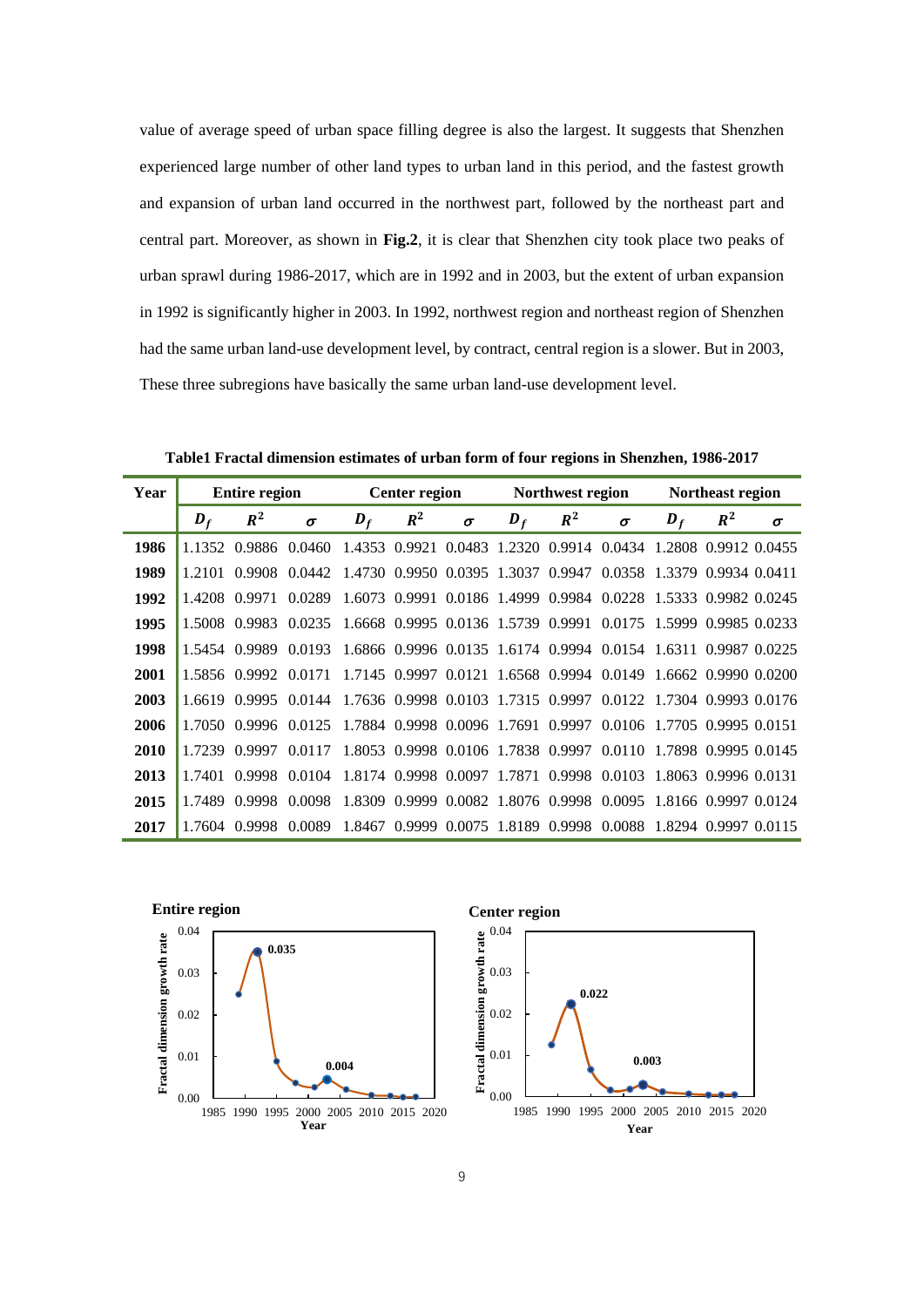

**Figure 2 The graph of the rate of growth of fractal dimension of four regions from 1986 to 2017**

#### **3.2. Fractal dimension growth curves**

The results of four regions fractal dimension sets to fit logistic model by ordinary least square (OLS) estimation and goodness-of-fit search (GOFS) is shown in **Fig.3**. It is obvious that fractal dimension growth curves of four regions in Shenzhen can be all very well fitted by first-order logistic function. The specific first-order logistic expressions and relevant parameters are shown in **Tab.2**, the goodness of fit  $R^2$  of first-order logistic expressions for each region is very high. Meanwhile, we also can be simple to obtain the maximum capacity fractal dimension and predict the year of reaching maximum capacity by the logistic expression of each region. As shown in **Tab.2**, the maximum capacity fractal dimension of space of four study regions-Entire, center, Northwest and Northeast, in Shenzhen are 1.7905, 1.9, 1.86, and 1.8621, respectively, and the corresponding years of reaching above values are 2072, 2197, 2085, and 2082, respectively. it is simple to see that the center region in Shenzhen is both the largest maximum capacity fractal dimension of space and the longest time to reach year. But connecting with the practical situation, those values in fact are overvalued as within study areas, it includes the land that are completely inhospitable to man, such as river and high mountain.

**Tab.2.** Four regions logistics equation information table in Shenzhen, 1986-2017.

|  | <b>Region</b> | <b>Logistics equation</b> | $\mathbb{R}^2$ | Capacity $D_{\text{max}}$ | $D_{\text{max}}$ year |
|--|---------------|---------------------------|----------------|---------------------------|-----------------------|
|--|---------------|---------------------------|----------------|---------------------------|-----------------------|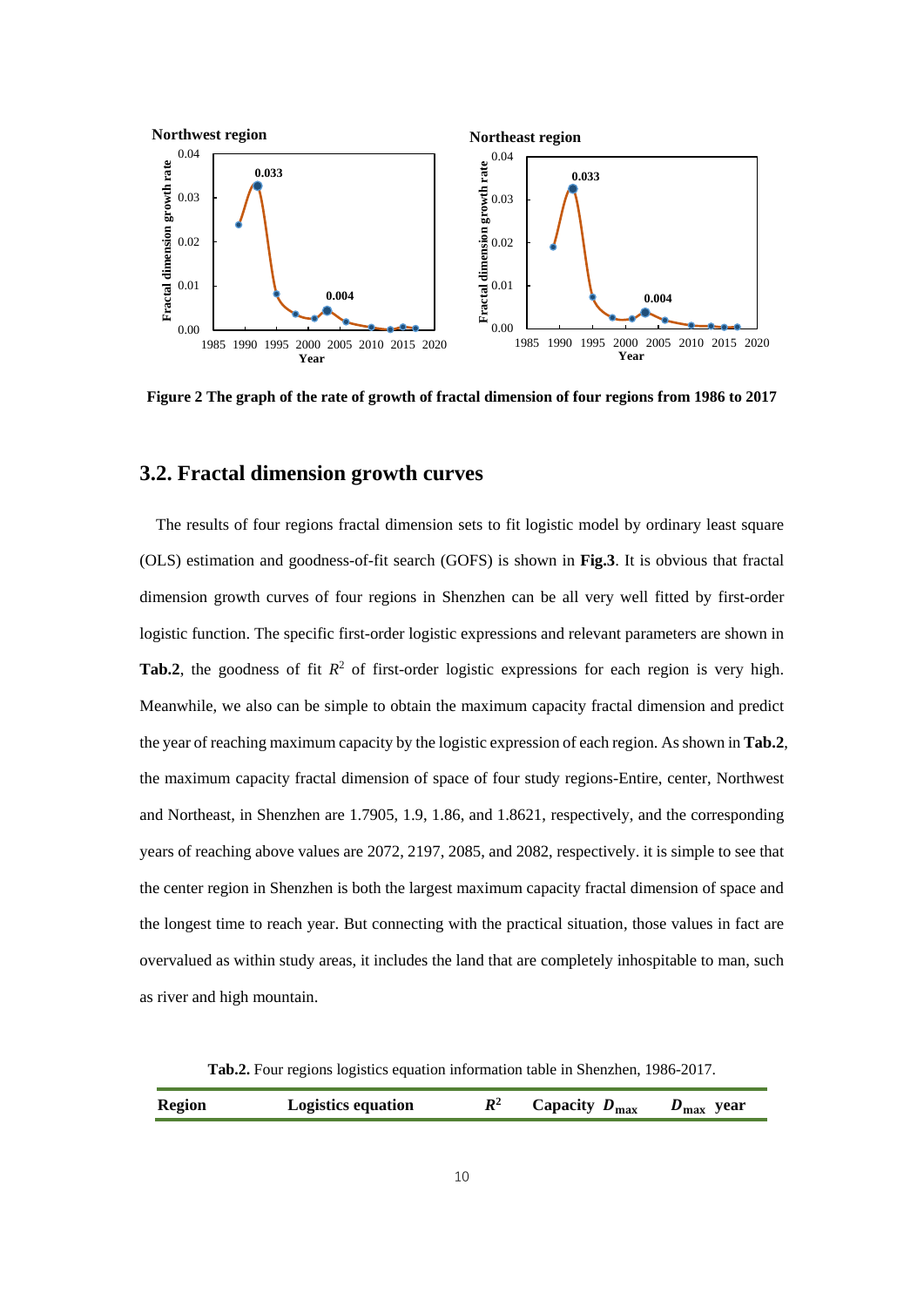| Entire region    | $\frac{1.7905}{1+0.5808*e^{-0.1129t}}$ 0.9909                      | 1.7905 | 2072 |
|------------------|--------------------------------------------------------------------|--------|------|
| Center region    | $\frac{1.9000}{1+0.3110*e^{-0.0750t}}$ 0.9868                      | 1.9000 | 2097 |
| Northwest region | $\hat{D}(t) = \frac{1.8600}{1 + 0.4817 \cdot e^{-0.0992t}}$ 0.9819 | 1.8600 | 2085 |
| Northeast region | $\hat{D}(t) = \frac{1.8621}{1 + 0.4581 * e^{-0.1023t}}$ 0.9801     | 1.8621 | 2082 |



**Figure 3 The logistic patterns of fractal dimension growth of four study regions, 1986-2017**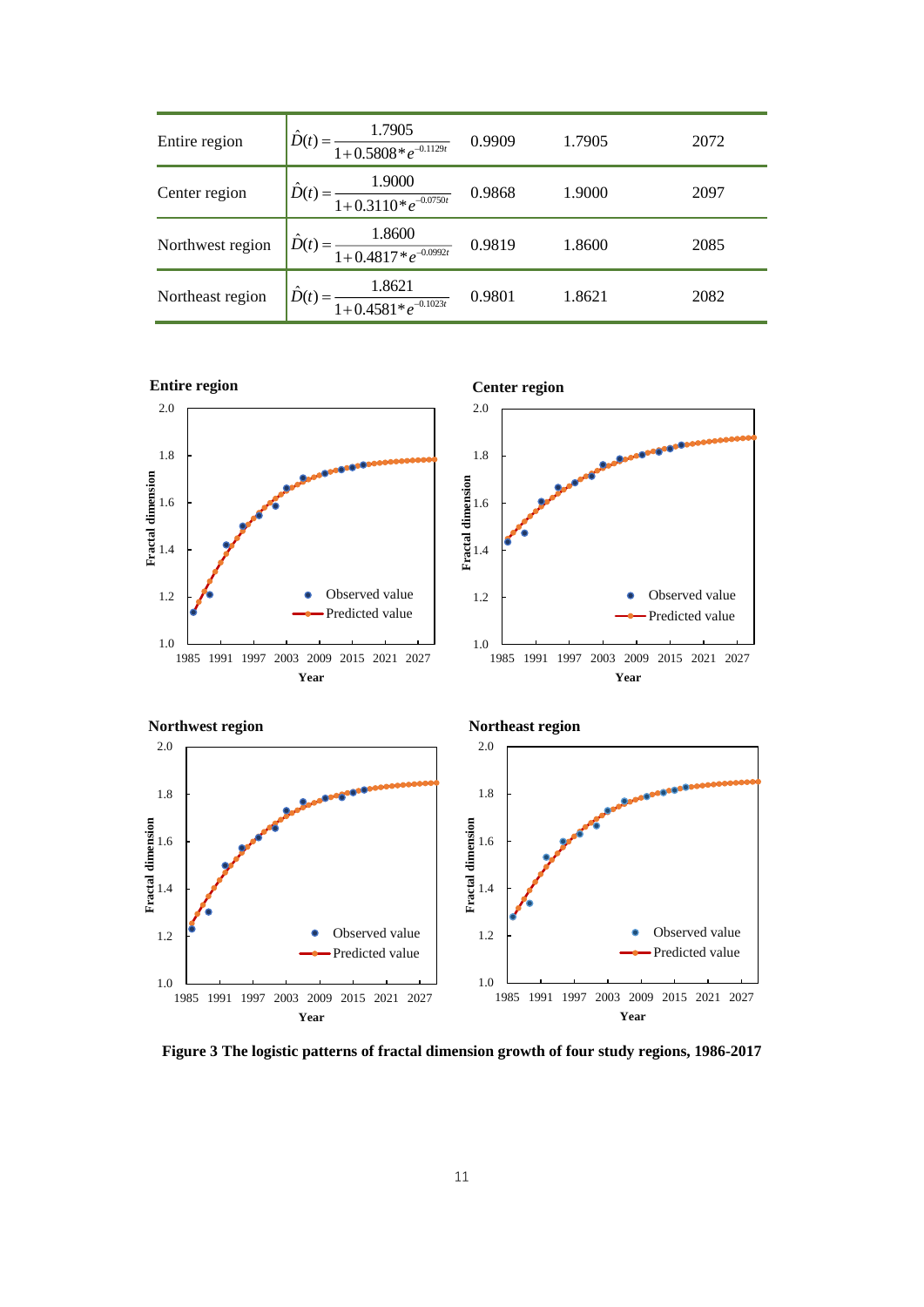#### **3.3. Power law analysis**

The results of the population size, GDP and fractal dimension of the entire Shenzhen from 1986 to 2017 are shown in **Fig.4** and **Fig.5**. Between population size, GDP and fractal dimension exist significant law relations, the values of goodness of fit  $R^2$  are quite high, all above 0.96. The increase of fractal dimension with time usually indicates the urban sprawl. It usually relates to the factors of population size and the level of economic development (Rozenfeld *et al.*, 2008). It implies that both population size and GDP are the driving factors of promoting the urban sprawl in Shenzhen from 1986 to 2017. But the accelerating role of population to urban expansion is much greater than GDP in terms of their respective power exponent. It is also a problem worth thinking that whether or not both individual behavior and public policy play key roles in the Behind population and economic growth for a city? It will be discussed in the section 4 of this paper.



**Figure 4 Log-log plot between population (ln** *P***) and fractal dimension (ln** *D***) in Shenzhen,** 

#### **1986-2017**

**Source:** Population data from Shenzhen Statistical Yearbook-2019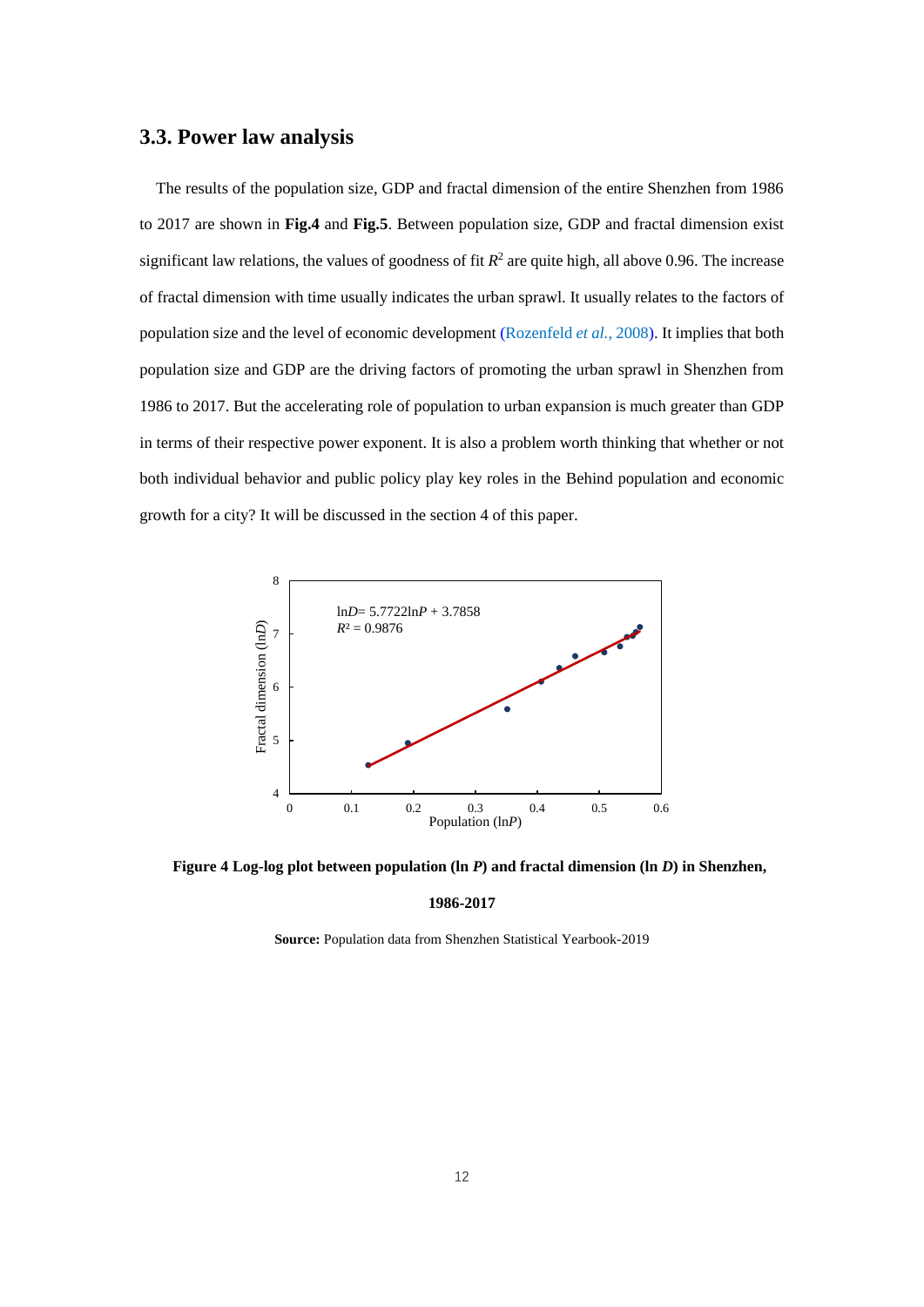

**Fig. 5. Log-log plot GDP (ln***G***) and fractal dimension (ln***D***) in Shenzhen, 1986-2017**

#### **4. Discussion**

By means of the calculation and analysis of fractal parameters, we can obtain a number of new knowledge about the city of Shenzhen. Some knowledge can be generalized to explain the spatiotemporal evolution of other cities. Where city fractals are concerned, Shenzhen differs from many cities in northern China (Chen and Huang, 2019). It is similar to an extent to the cities in Europe and American cities (Chen, 2012; Chen, 2018). This is revealing for us to understanding city development. The main points of above studies can be summarized as follows (Table 3). First, the urban form of Shenzhen possesses fractal structure. This suggests that the spatial order of this city have emerged by self-organized evolution. Second, different subareas of study takes on different fractal dimension values. This indicates spatial heterogeneity of Shenzhen's urban form, and spatial heterogeneity suggests multifractal scaling of city development. Third, fractal dimension values seems to descend from the center of city to the suburbs and exurbs. Especially at the early stages (1986-2001), the fractal dimension values of center region are significantly higher than fractal dimension values of northwest region and northeast region (Fig. 1, Tab. 1). This suggests a hidden circular structure of city development. The circular structure behind irregular urban form can be revealed by fractal dimension changes (White and Engelen, 1993). Fourth, the goodness of fit for fractal dimension estimation ascended over time. From 1986 to 2017, the *R* square value went up

**Source:** Population data from Shenzhen Statistical Yearbook-2019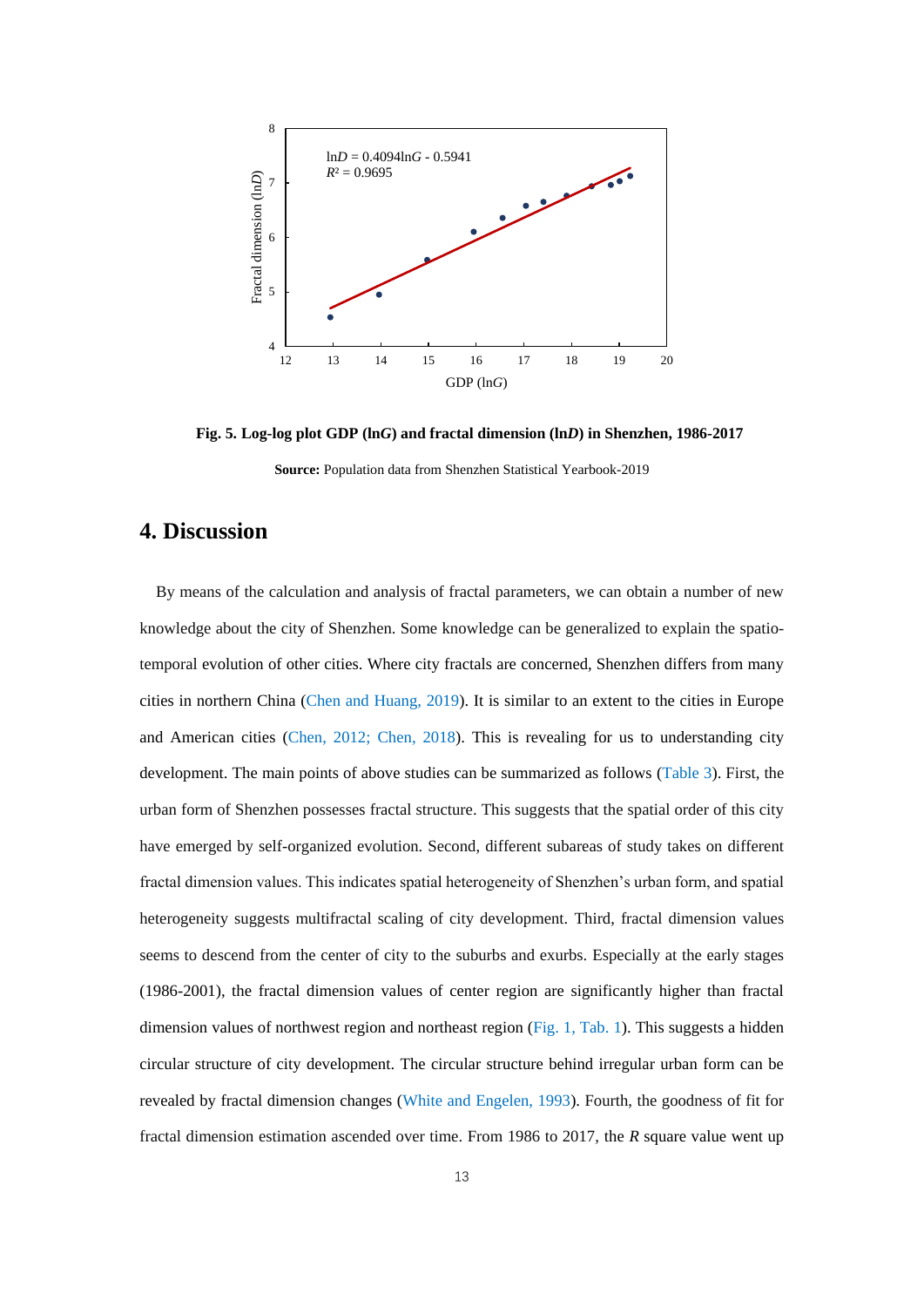and up until it is close to 1 (Tab.1). This suggests that the fractal structure of Shenzhen became better and better gradually through self-organized evolution. Fifth, the fractal dimension growth curves of urban form can be modeled by conventional logistic function. This differs from the fractal dimension growth curves of the cities in northern China, but similar to those of the cities in western development countries. This maybe resulted from bottom-up urbanization process of southern cities in China dominated by self-organized evolution, which is associated with market mechanism. Sixth, the fractal dimension values approached the capacity parameters. All the fractal dimension in 2017 is close the maximum value,  $D_{\text{max}}$ . This suggests that the urban space of Shenzhen is filled to a great degree, and there is no many remaining space for future development.

**Table 3. The main results, findings of fractal studies and corresponding inferences or conclusions about Shenzhen city**

| <b>Results and findings</b>                         | <b>Inferences about Shenzhen</b>               |  |  |  |
|-----------------------------------------------------|------------------------------------------------|--|--|--|
| Urban form bears fractal structure                  | Spatial order emerging from self-organization  |  |  |  |
| different<br>fractal<br>Different<br>bears<br>parts | Possible multifractal structure                |  |  |  |
| dimension values                                    |                                                |  |  |  |
| Fractal dimension values decay from center to       | Hidden circular structure                      |  |  |  |
| edge                                                |                                                |  |  |  |
| Goodness of fit ascended over time                  | Fractal structure become optimized by self-    |  |  |  |
|                                                     | organized evolution                            |  |  |  |
| Fractal dimension curves of urban growth meet       | Bottom-up urbanization dynamics                |  |  |  |
| logistic function                                   |                                                |  |  |  |
| Fractal dimension approached the maximum            | Space-filling of urban development is close to |  |  |  |
| value                                               | its limit                                      |  |  |  |

Urban form and growth is associated with urbanization, the process of urbanization of a region seem to impact on the development of urban morphology. Urban form is one of important components of urbanization (Knox and Marston, 2009). The model of fractal dimension curve of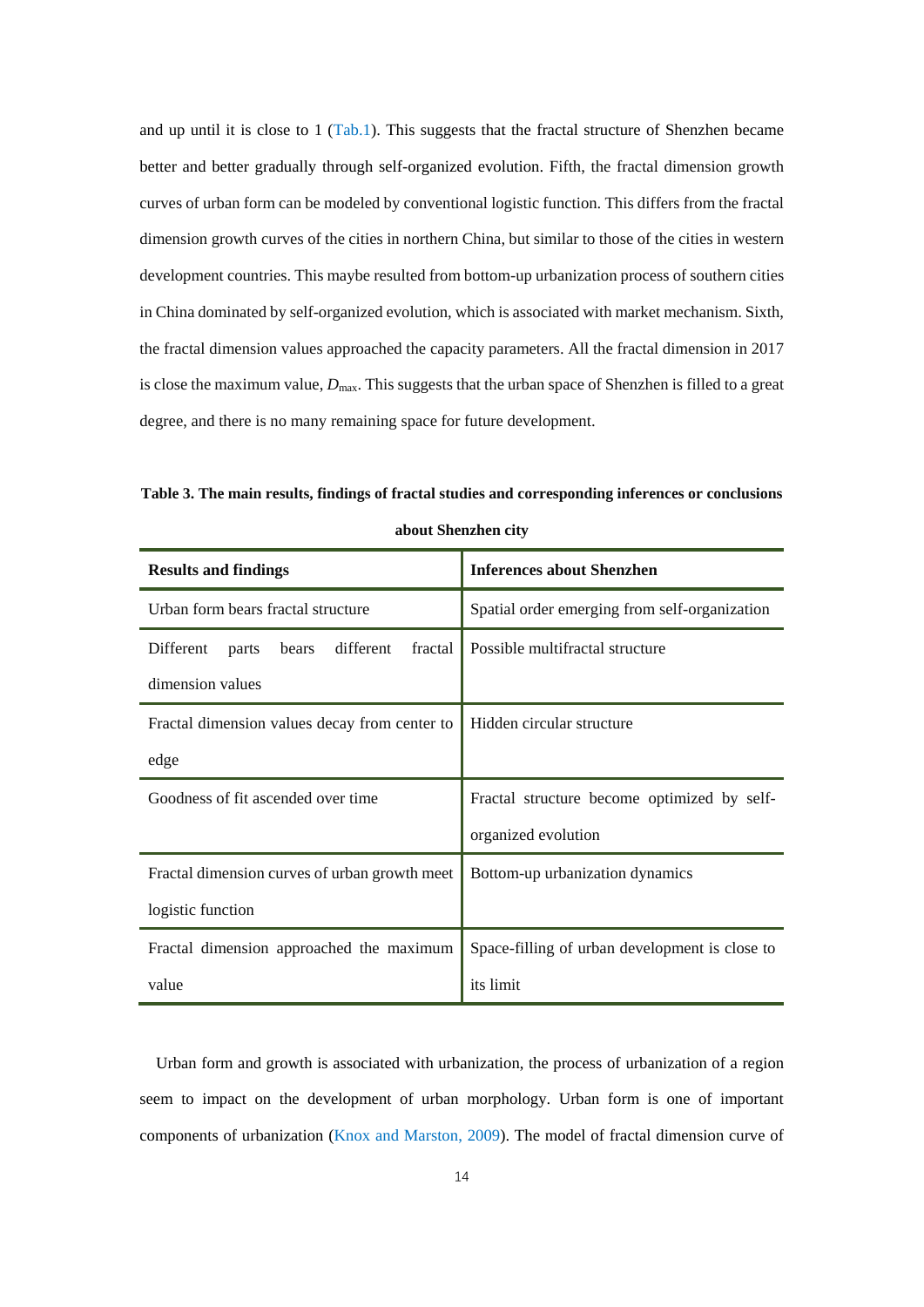urban growth is always consistent with the urbanization curve in a country or a region (Chen, 2018). Urbanization falls into two types: one is bottom-up urbanization, and the other, top-down urbanization (Zhou, 2010). The bottom-up urbanization is associated with market economy and chiefly dominated by the well-known "invisible hand" of free competition, while the top-down urbanization is associated with command economy and mainly dominated by the visible hand of administrative intervention (Chen, 2015). Different economic mechanisms and corresponding urbanization types have their own advantages and disadvantages. Bottom-up urbanization corresponds to self-organized evolution of cities. All cities can be treated as self-organized cities (Portuagli, 2000). However, self-organization processes of cities are influenced by political and economic system of a nation or a region. A fact is that China's southeast coastal areas opened earlier, and its economic development has been more strongly affected by the international community. This fact may account for the fractal dimension growth curves of Shenzhen's urban form.

The novelty of this work lies in two aspects. One is the investigation of different subareas. Shenzhen was divided into three overlapped subareas. Then we examine fractal structure and fractal dimension growth of the entire study area and three subareas. Although the similar way was once used by Benguigui *et al* (2000), the study area division of this paper bears its characteristics. The other is modeling fractal dimension curves of urban growth by conventional logistic function. This results in a new discovery that the fractal growth of southern cities differs from that of northern cities in China. This discovery leads to new understanding that the mode of urban growth corresponds to the mode of urbanization, and urbanization dynamics is dominated by the structure of economic system. The main shortcomings of this studies are as below. First, the data before 1986 is absent. We only found remote sensing images from 1986 and beyond. Thus we cannot identify the time in which the real peak of urban growth appeared. In fact, after 1986, the peak of the growth rate of urban land use in Shenzhen has passed. Second, the definition and division of study area are lack of sufficient objective bases. The principal criteria of study area and subareas are empirics and research objective. Third, only box-counting method was used. This method is suitable for measuring and estimating global fractal dimension. The local fractal dimension can be calculated cluster growing method, that is, by radius-area scaling (Frankhauser, 1998; White and Engelen,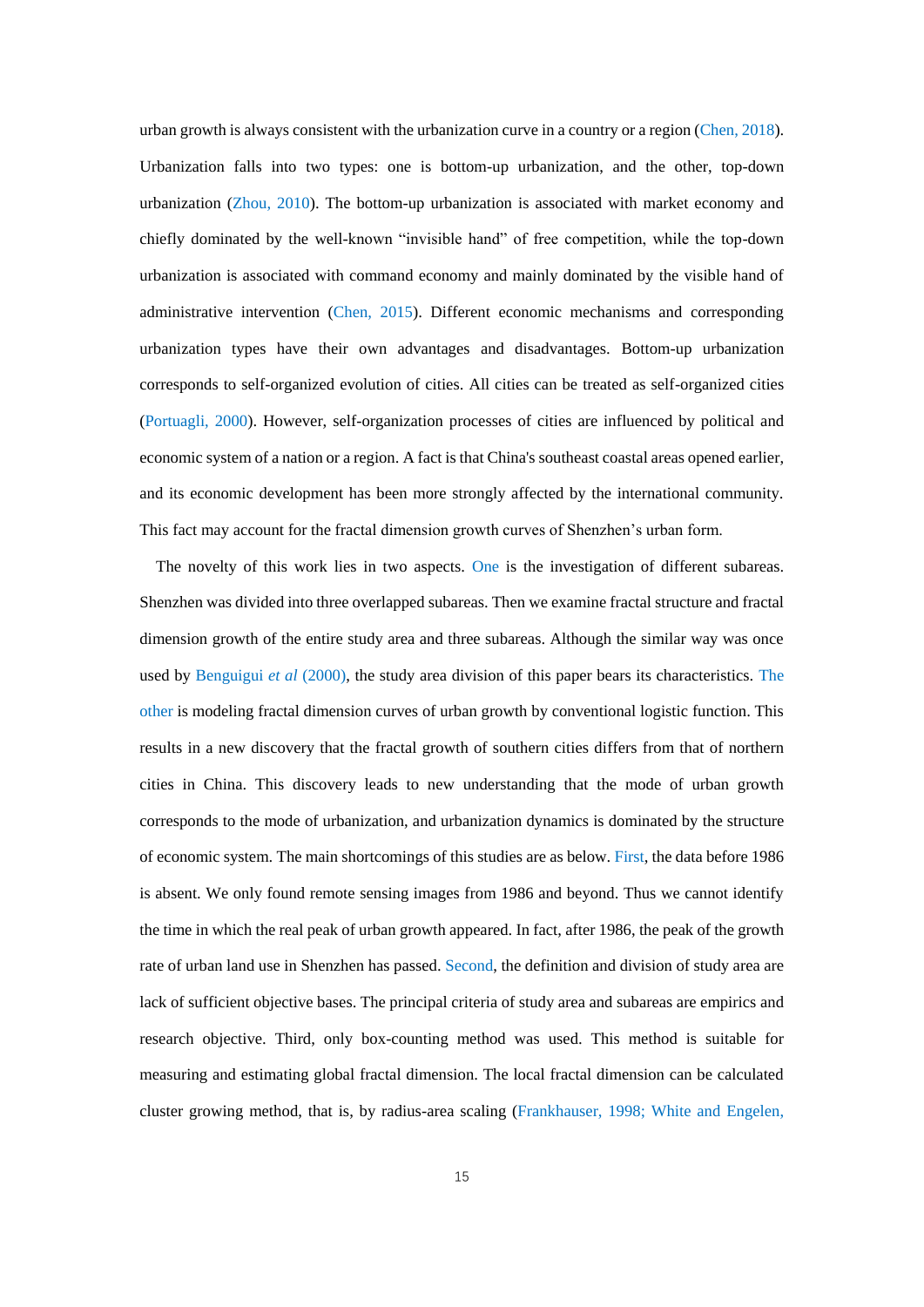1993). The cluster growing method can yield radial dimension (Frankhauser and Sadler, 1991). The radial dimension can be used to reflect urban growth from another angle of view.

Fractal dimension growth curves of urban form in four study regions of Shenzhen from 1986 to 2017 can be very well modeled with first-order logistic function (**Fig.3.**), which is the same with some western cities, such as London (UK), Tel Aviv (Israel) and Baltimore (USA) (Chen 2012, 2018). But Shenzhen city is different from the northern cities of China. The cities in the Beijing-Tianjin-Hebei region, such as Beijing, the fractal dimension growth curves of urban form all belong to the quadratic logistic curves. Moreover, the biggest difference between logistic curve and quadratic logistic curve is the rate of growth before the curve reaches the maximum capital value, logistic curve is much slower than quadratic logistic curve (**Fig.7.**). Nation's development stage and basic requirements and the public policy in a large extent is the main reason of influence the growth rate of curve. Conventional logistic Curve probably indicates market mechanism and bottom-up urbanization process, while quadratic logistic curve suggests government-led process and top-down urbanization. Obviously, Shenzhen is a city dominated by market economy and its self-organization feature is more prominent than those cities in northern China.

On the other hand, most cities in in northern China, often deeply impacted by planned economy for a long time. The planned economy in China, also known as the command economy, is generally referred to a kind of economic system in which the production, resource allocation and consumption are planned and decided by the government in advance. Especially in the early years of China's development, before the reformation and opening, land development can be regarded as a special product under the planned economy system, its development and utilization are all dominated by the government. Such urban development pattern can lead to the rapid expansion of Chinese urban form in a certain period of time, and the fractal dimension set of time series can be well fitted as the formal features of the quadratic logistic curve in **Fig.7.** Until the 1990s, China's began reform and opening up, begin to build a socialist market economy, set up some cities as special economic zones or the testing ground for developing the market economy. That way, the land development also gradually changed from the original government-lend mode to the mode of enterprise participation. Shenzhen, China is one of such representative cities. So Shenzhen is undoubtedly a special, notable city because it is not only a new, fast-growing city planned by government, but also an experimental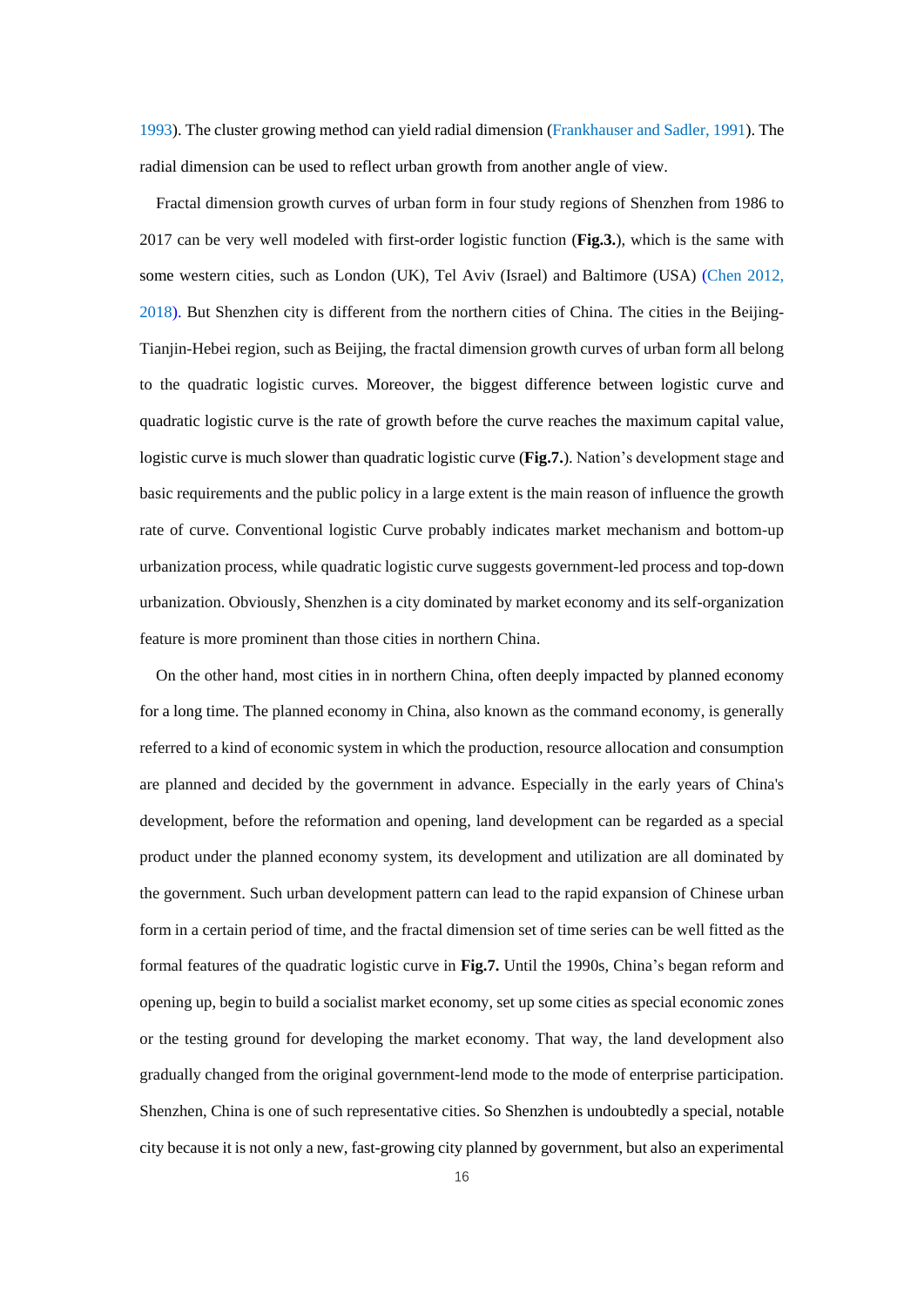city for government tests the operation of a market economy (Hao *et al.,* 2013). In spite of Shenzhen is a typical case with the characterizes of both the market economy and planned economy, according to **Tab.2**, it illustrates that market economy in Shenzhen has a bigger impact than public policy, or market economy dominates the development of Shenzhen rather than public policy. But, the role of public policy is irreplaceable in Shenzhen. It is perhaps precisely such development patterns that it quickly enabled its surprising economic development and population growth, became China's forefront of reform and opening up, led the development of Chinese economy.



**Fig. 7.** Two types of fractal dimension growth curves of urban form (Chen and Huang, 2019). **Note:** The logistic curve is based on London's model (Chen, 2018), while the quadratic logistic curve is based on Beijing's model.

In addition, urban form and growth presents the fractal structure at macro level not only shows the characteristics of self-similar and irregular of spatial distribution, but also reflects the process of self-organization at urban microcosmic level (Schelling, 1978; Allen, 1997; Portugali, 2000). It appears to endorse the view of Shen (2002) that individual parcels of urbanized areas can be geometrically planned and designed using Euclidean geometry, but planners or authorities can't regulate and predict human activities accurately. Meanwhile, the R square of goodness of fit of fractal model in Shenzhen from 1986 to 2017 increases gradually until it approached the limit of perfect fit value 1, and the corresponding standard error reflecting the fractal dimension error range decreases year by year. This supports the previous studies concluded that fractal is an evolutionary structure and optimizes gradually step by step through self-organization (Benguigui *et al*, 2000;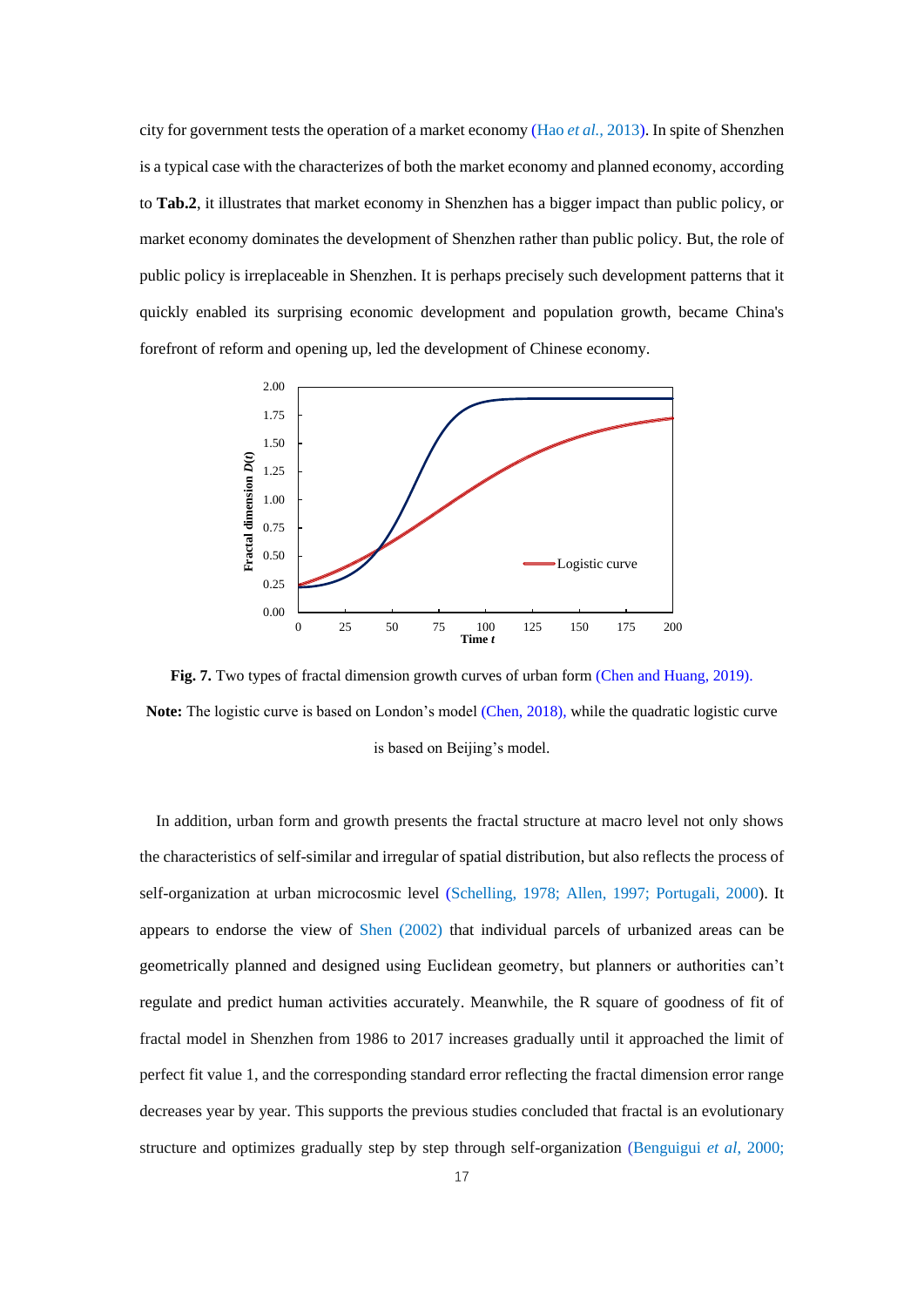Chen and Wang, 1997; Chen and Feng, 2017); Fractal is the optimal structure of nature and can take up space most effectively (Chen, 2009). It may be a direction of urban planning in the future for using the thought and method of the fractal to optimize the space utilization of urban.

#### **5. Conclusion**

The scale-free spatial analysis of urban form revealed the fractal structure and evolution characteristics of Shenzhen city. This analysis is not only helpful for deep understanding the city of Shenzhen, but also is useful for understanding the regularities and dynamic mechanisms of urban evolution in different regions and even in different countries. The main conclusions of this study can be drawn as follows. **Firstly,** the urban form of Shenzhen city has the significant fractal feature, but the fractal structure has spatial heterogeneity. Different subareas of urban region show different fractal dimension values at the same time. Heterogeneity suggests multifractal scaling. Moreover, the fractal dimension decays from the center to the edge, indicating the circular structure of urban form. **Secondly,** the fractal dimension curves of urban growth of Shenzhen bear S-shape characteristics and can be modeled by conventional logistic function. This differs from the fractal dimension curves of the cities in northern China, which can be modeled with quadratic logistic function. Sigmoid curves suggest the squash effect of urban growth, but different logistic functions suggest different types of urbanization dynamics. The conventional logistic function indicates bottom-up urbanization, while the quadratic logistic function suggests top-down urbanization. **Thirdly,** the fractal structure of urban form of Shenzhen shows clear evolutionary process. Fractal dimension is a parameter of inference, which can be used to judge fractal structure. Meanwhile, fractal structure can be evaluated by the parameter of description, i.e., the goodness of fit. The *R* square values of Shenzhen's fractal modeling went up and up over time until it approached 1. This suggests the fractal structure become optimized through self-organization. **Fourthly,** the fractal dimension of urban form in Shenzhen is approaching its limit, and the past urban development patters seem to be no longer sustainable. Fractal dimension values are tending towards the capacity value, which suggests that the space filling of Shenzhen is already near its limit, and there are few land resources available within the study area. It has to occupy the precious ecological resources or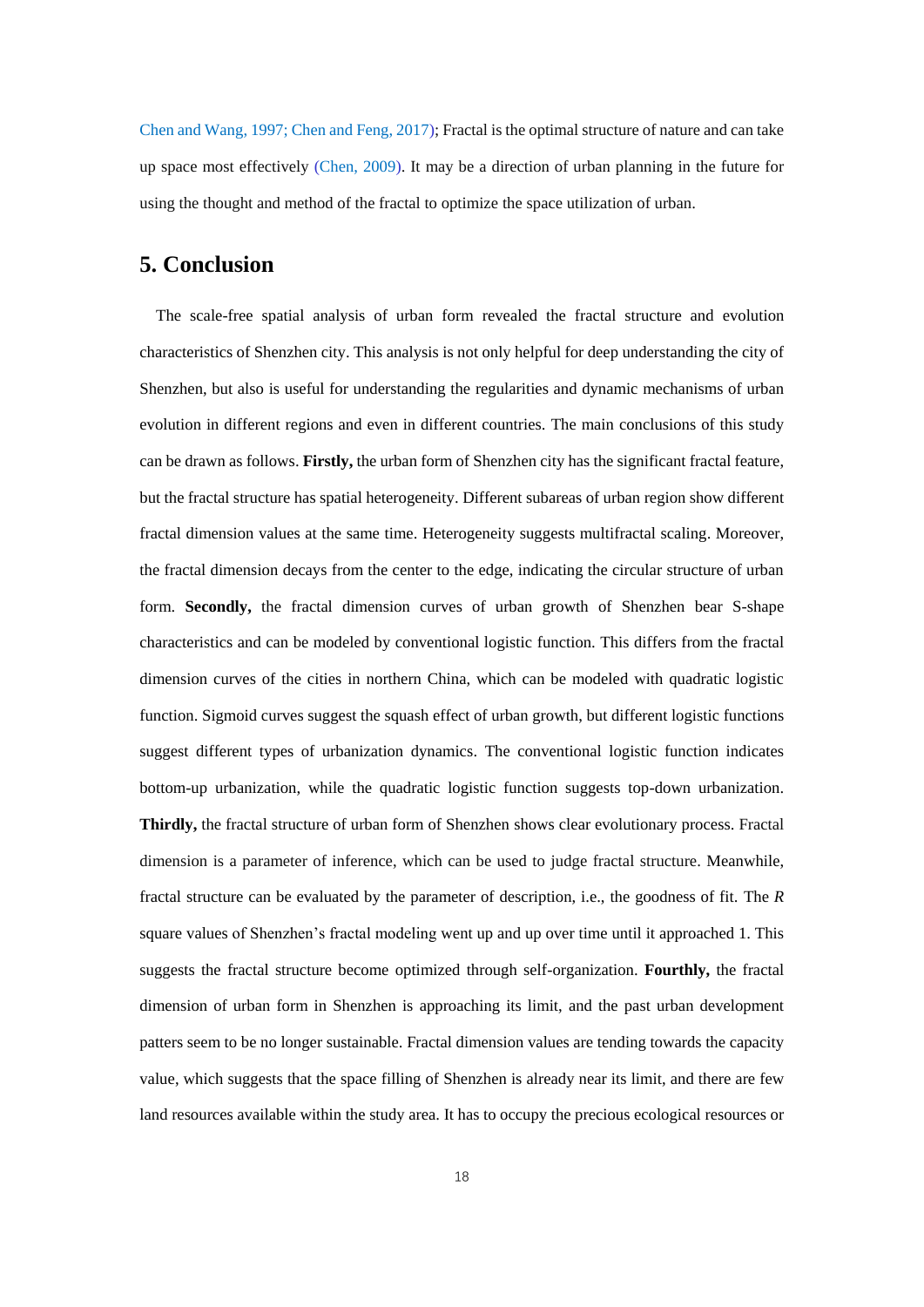water resources if it continues to expand and extend. Thus, for Shenzhen city, new mode of development is needed in future.

#### **Acknowledgements**

This research was sponsored by the National Natural Science Foundation of China (Grant No. 41671167). The support is gratefully acknowledged.

## **References**

- Allen PM (1997). Cities and regions as evolutionary, complex systems. *Geographical Systems*, 4: 103- 130
- Arlinghaus SL (1985). Fractals Take a Central Place. *Geografiska Annaler: Series B, Human Geography,* 67: 83-88

Batty M (2008). The Size, Scale, and Shape of Cities. *Science,* 319: 769-771

- Batty M (2009). Complexity and emergence in city systems: implications for urban planning. *Malaysian Journal of Environmental Management,* 10: 15-32
- Batty M, Kim KS (1992). Form Follows Function: Reformulating Urban Population Density Functions. *Urban Studies,* 29: 1043-1069
- Batty M, Longley M (1994). Fractal Cities- A Geometry of Form and Function. *Academic Press, London*
- Batty M, Longley P, Fotheringham S (1989). Urban growth and form: scaling, fractal geometry, and diffusion- limited aggregation. *Environment and Planning A,* 21: 1447-1472
- Batty M, Longley PA (1986). The fractal simulation of urban structure. *Environment and Planning A,* 18: 1143-1179
- Batty M, Longley PA (1987a). Fractal-based description of urban form. *Environment and Planning B: Planning and Design,* 14: 123-134
- Batty M, Longley PA (1987b). Urban Shapes as Fractals. *Area,* 19: 215-221
- Batty M, Longley PA (1988). The morphology of urban land use. *Environment and Planning B: Planning and Design,* 15: 461-488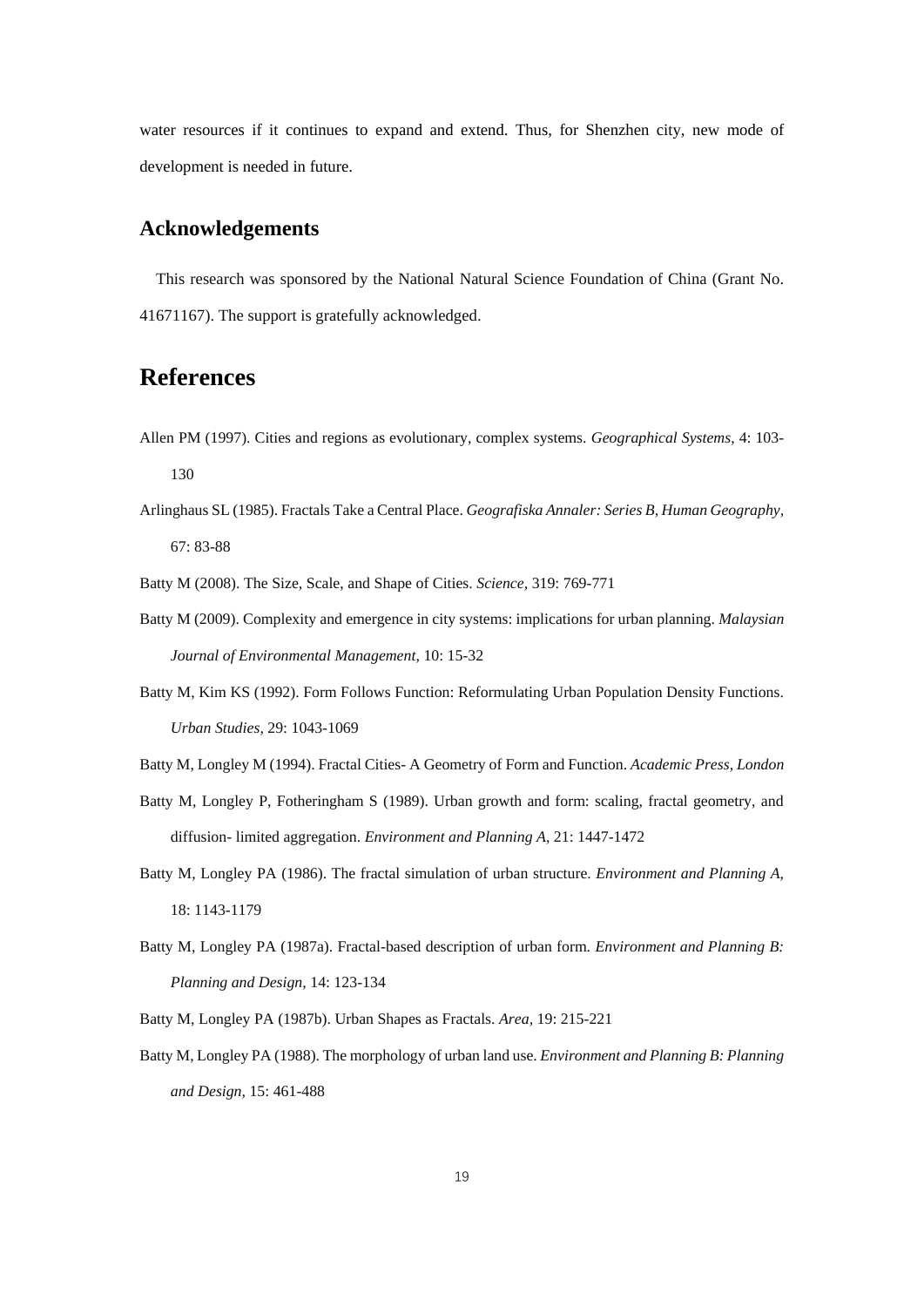- Batty M, Xie Y (1996). Preliminary evidence for a theory of the fractal city. *Environment and planning A,* 28: 1745-1762
- Benguigui L (1998). Aggregation models for town growth. *Philosophical Magazine Part B* 77: 1269- 1275
- Benguigui L, Czamanski D, Marinov M (2001a). City growth as a leap-frogging process: an application to the Tel-Aviv Metropolis. *Urban Studies,* 38: 1819-1839
- Benguigui L, Czamanski D, Marinov M (2001b). The dynamics of urban morphology: the case of Petah Tikvah. *Environment and Planning B: Planning and Design,* 28: 447-460
- Benguigui L, Czamanski D, Marinov M, Portugali Y (2000). When and where is a city fractal? *Environment and Planning B: Planning and Design*, 27(4): 507–519
- Benguigui LG, Czamanski D (2004). Simulation analysis of the fractality of cities. *Geographical Analysis,* 36: 69-84
- Bettencourt LMA (2013). The origins of scaling in cities. *Science*, 340: 1438-1441
- Boeing G (2018). Measuring the complexity of urban form and design. *Urban Design International (London, England)*, 23(4): 281-292
- Chen YG (2009). A new model of urban population density indicating latent fractal structure. *International Journal of Urban Sustainable Development*, 1(1): 89-110
- Chen YG (2012). Fractal dimension evolution and spatial replacement dynamics of urban growth. *Chaos, Solitons and Fractals,* 45: 115-124
- Chen YG (2016). The evolution of Zipf's law indicative of city development. *Physica A*, 443: 555-567
- Chen YG (2018). Logistic models of fractal dimension growth of urban morphology. *Fractals*, 26(3): 1850033
- Chen, YG (2018). Logistic models of fractal dimension growth of urban morphology. *Fractals,* 26 (3).
- Chen YG (2019). The solutions to uncertainty problem of urban fractal dimension calculation. *Entropy*, 21: 453
- Chen YG (2020). Fractal modeling and fractal dimension description of urban morphology. *Entropy*, 22, 961
- Chen YG (2020). Fractal Modeling and fractal dimension description of urban morphology. *Entropy* (Basel, Switzerland), 22(9): 961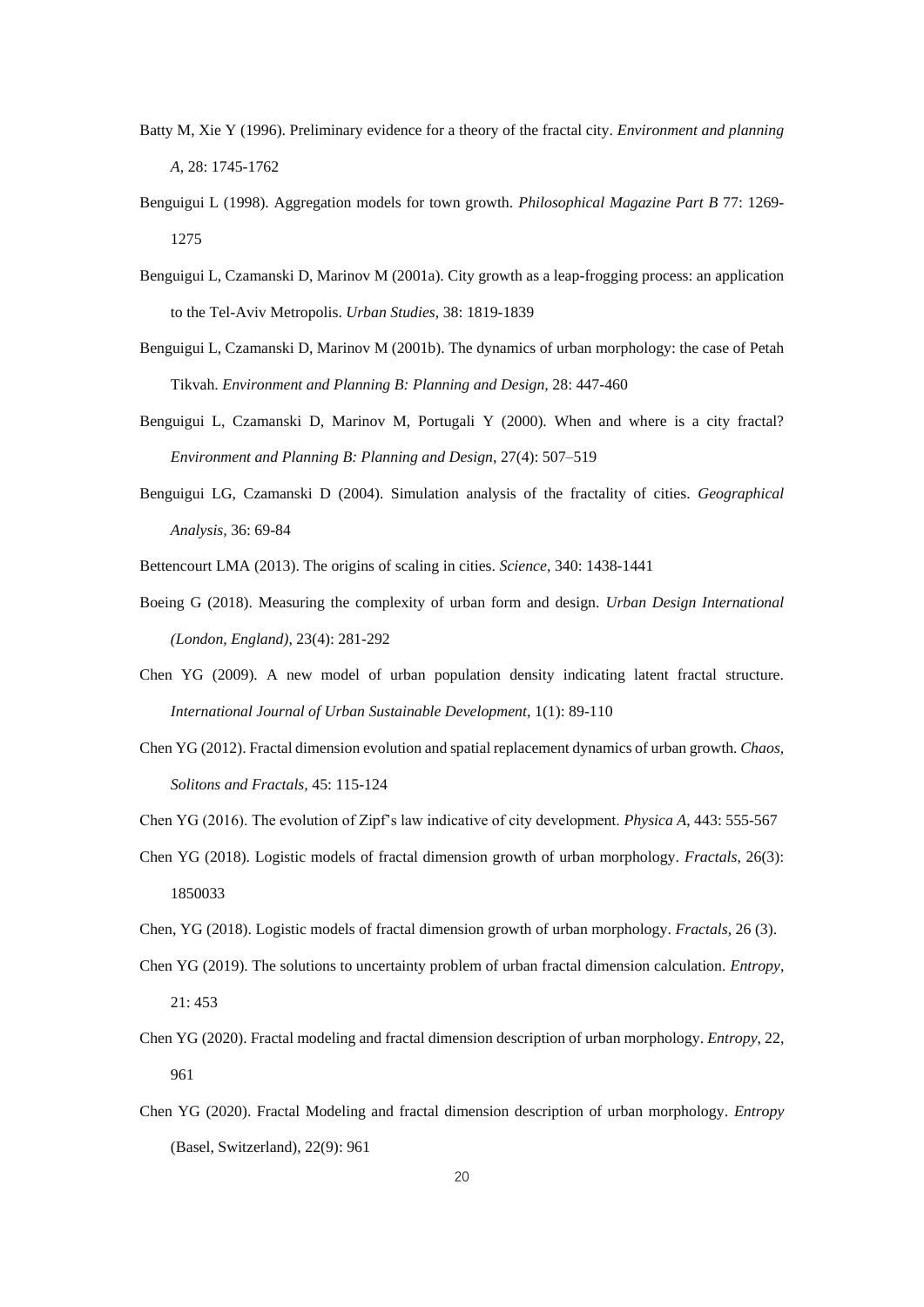- Chen YG, Feng J (2017). A hierarchical allometric scaling analysis of Chinese cities: 1991-2014. *Discrete Dynamics in Nature and Society*, Volume 2017, Article ID 5243287
- Chen YG, Huang LS (2019). Modeling growth curve of fractal dimension of urban form of Beijing. *Physica A: Statistical Mechanics and its Applications,* 523: 1038-1056
- Chen YG, Wang JJ, Feng J (2017). Understanding the Fractal Dimensions of Urban Forms through Spatial Entropy. *Entropy,* 19: 600
- Chen YG, Wang YJ (1997). A fractal study on interaction between towns in urban systems. *Bulletin of Science and Technology*, 13(4): 233–237 [In Chinese]

Dauphiné A (2013). *Fractal Geography.* Wiley-ISTE, Hoboken, NJ London

- Encarnação S, Gaudiano M, Santos FC, Tenedório JA, Pacheco JM (2012). Fractal cartography of urban areas. *Scientific Reports,* 2:257
- Fotheringham AS, Batty M, Longley PA (1989). Diffusion-limited aggregation and the fractal nature of urban growth. *Papers of the Regional Science Association,* 67: 55-69
- Frankhauser P (1994). *La Fractalité des Structures Urbaines (The Fractal Aspects of Urban Structures)*. Economica, Paris
- Frankhauser P (1998). The fractal approach: A new tool for the spatial analysis of urban agglomerations. *Population,* 10: 205-240
- Frankhauser P (2004). Comparing the morphology of urban patterns in Europe. In: Borsdorf A, Zembri P (eds.). *European Cities - Insights on Outskirts: Structure*. COST, pp79-105
- Frankhauser P, Sadler R (1991). Fractal analysis of agglomerations. In: Hilliges M (ed.). *Natural Structures: Principles, Strategies, and Models in Architecture and Nature*. Stuttgart: University of Stuttgart, pp 57-65
- Hao BL (1986). Fractals and fractal dimensions. *Science*, 38 (1): 9-17 (in Chinese)
- Hao P, Geertman S, Hooimeijer P, Sliuzas RV (2013). Spatial analyses of the urban village development process in Shenzhen, China. *International Journal of Urban and Regional Research,* 37: 2177-2197
- Islam Z, Metternicht G (2003). Fractal dimension of multiscale and multisource remote sensing data for characterising spatial complexity of urban landscapes. *IEEE International Geoscience & Remote Sensing Symposium*, pp 1715-1717, DOI: 10.1109/IGARSS.2003.1294227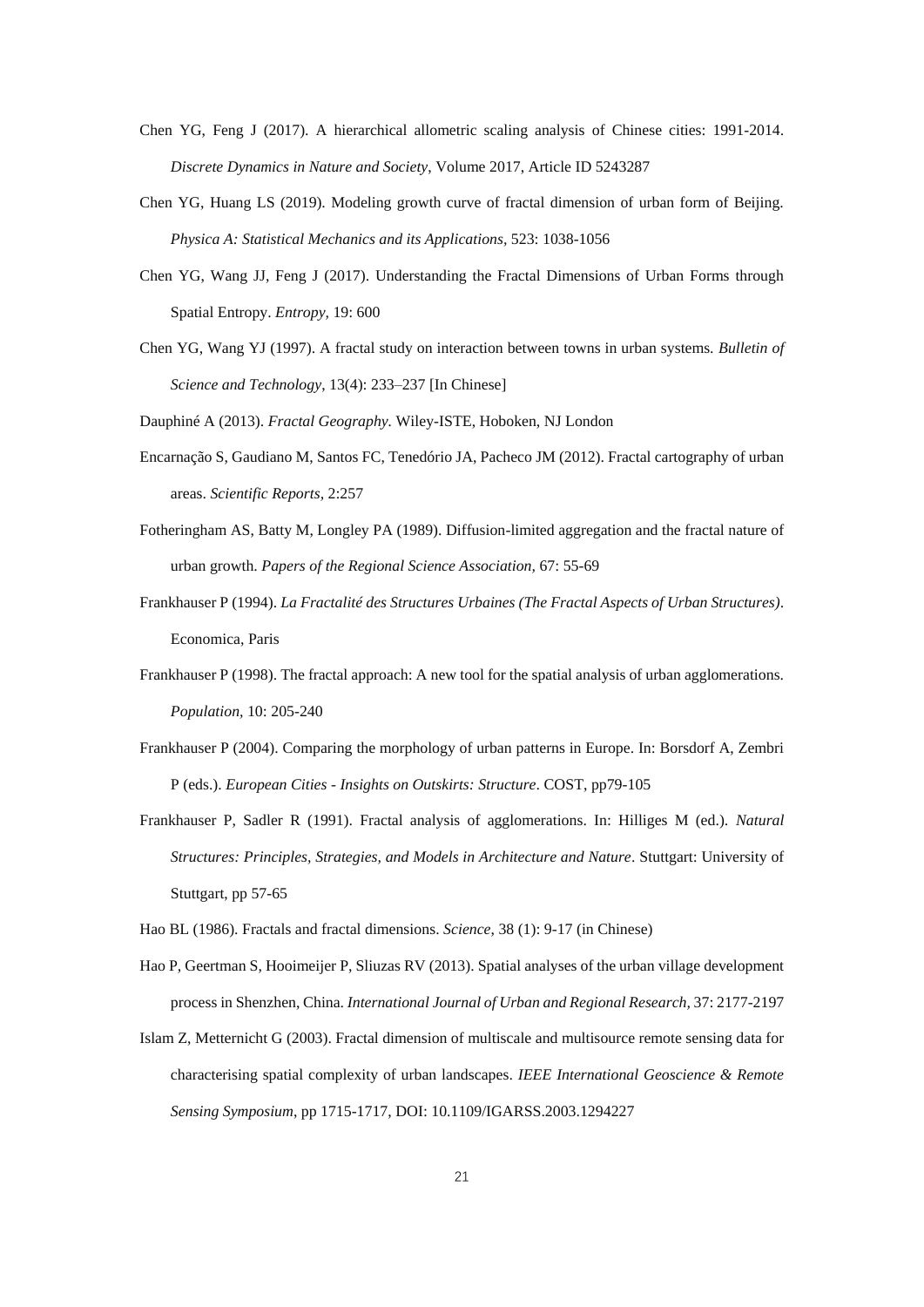- Jevric M, Romanovich M (2016). Fractal Dimensions of Urban Border as a Criterion for Space Management. *Procedia Engineering,* 165: 1478-1482
- Keuschnigg M, Mutgan S, Hedström P (2019). Urban scaling and the regional divide. *Science Advances,* 5: 42
- Knox PL, Marston SA (2009). *Places and Regions in Global Context: Human Geography (5th Edition)*. Upper Saddle River, NJ: Prentice Hall
- Lagarias A, Prastacos P (2020). Comparing the urban form of South European cities using fractal dimensions. *Environment and Planning B, Urban Analytics and City Science*, 47(7): 1149-1166
- Leyton-Pavez CE, Redondo JM, Tarquis-Alfonso AM, Gil-Mart *fi JC*, Tellez-Alvarez JD (2017). Fractal analysis of growing cities and its relationship with health centre distribution. *Proceedings of the Institute for System Programming of the RAS*, 29(2): 201-214
- Li W, Wang Y, Peng J, Li GC (2005) Landscape spatial changes associated with rapid urbanization in Shenzhen, China. *International Journal of Sustainable Development and World Ecology,* 12: 314- 325
- Li ZX, Liu B, Wang R, Li Z (2013). Study on fractal characteristics of hilly city. *Journal of Applied Sciences (Asian Network for Scientific Information)*, 13(7): 1155-1159
- Liu SD, Liu SK (1994). *Solitary Wave and Turbulence*. Shanghai: Shanghai Scientific and Technological Education Publishing House (In Chinese)
- Ma D, Guo RZ, Zheng Y, Zhao ZG, He FN, Zhu W (2020). Understanding Chinese urban form: the universal fractal pattern of street networks over 298 Cities. *ISPRS International Journal of Geo-Information*, 9(4): 192
- Man W, Nie Q, Li ZM, Li H, Wu, XW (2019). Using fractals and multifractals to characterize the spatiotemporal pattern of impervious surfaces in a coastal city: Xiamen, China. *Physica A*, 520: 44- 53
- Mandelbrot BB (1967). How Long Is the Coast of Britain? Statistical Self-Similarity and Fractional Dimension. *Science,* 156: 636-638
- Mandelbrot BB (1983). *The Fractal Geometry of Nature*. W.H. Freeman, New York Ng MK (2003). Shenzhen. *Cities,* 20: 429-441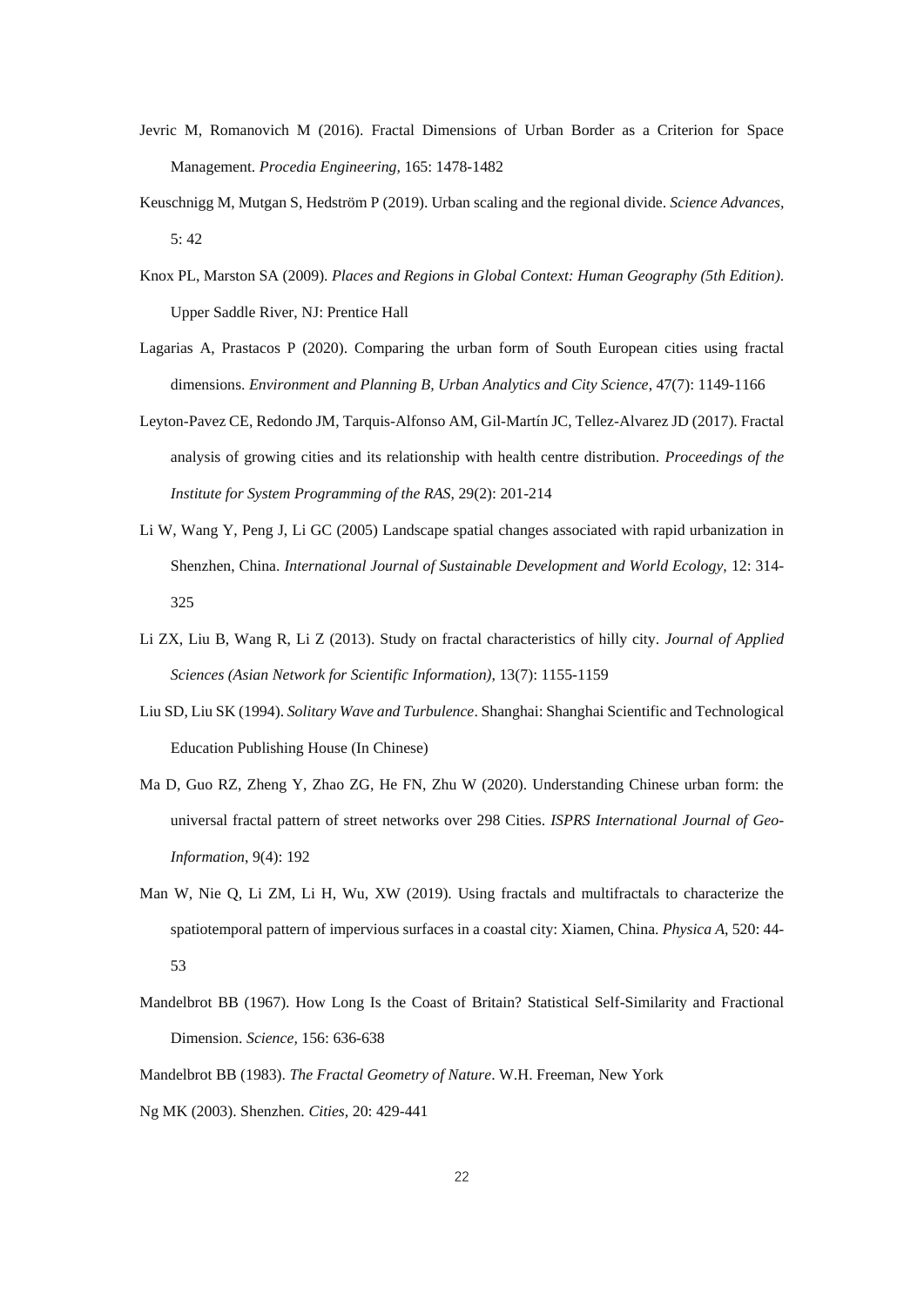Ni C, Zhang S, Chen Z, Yan Y, Li Y (2017). Mapping the Spatial Distribution and Characteristics of Lineaments Using Fractal and Multifractal Models: A Case Study from Northeastern Yunnan Province, China. *Scientific Reports.* 7: 10511

Portugali J (2000). Self-Organization and the City. Berlin: Springer

- Purevtseren M, Tsegmid B, Indra M, Sugar M (2018). The fractal geometry of urban land use: the case of Ulaanbaatar city, Mongolia. *Land* (Basel), 7(2): 67
- Rastogi K, Jain GV (2018). Urban sprawl analysis using Shannon's entropy and fractal analysis: a case study on Tiruchirappalli city, India. *International Archives of the Photogrammetry, Remote Sensing and Spatial Information Sciences*, XLII-5: 761-766
- Rozenfeld HD, Rybski D, Andrade JS, Batty M, Stanley HE, Makse HA (2008). Laws of Population Growth. *Proceedings of the National Academy of Sciences of the United States of America,* 105: 18702-18707
- Salat S (2017). A systemic approach of urban resilience: power laws and urban growth patterns. *International Journal of Urban Sustainable Development,* 9: 107-135

Schelling TC (1978). *Micromotives and Macrobehavior*. Norton, London, New York

- Shelberg MC, Moellering H, Lam N (1982). Measuring the fractal dimensions of empirical cartographic curves. *Auto Carto*, 5: 481-490
- Shen GQ (2002). Fractal dimension and fractal growth of urbanized areas. *International Journal of Geographical Information Science,* 16: 419-437
- Shenzhen Statistics Bureau (SSB) (2002). *Shenzhen Statistics Yearbook 2002*. Beijing: China Statistics Press
- Shreevastava A, Rao PSC, McGrath GS (2019). Emergent self-similarity and scaling properties of fractal intra-urban heat islets for diverse global cities. *Physical Review E*, 100(3): 032142
- Song Z, Yu L (2019). Multifractal features of spatial variation in construction land in Beijing (1985– 2015). *Palgrave Communications*, 5(1): 1-15
- Takayasu H (1990). *Fractals in the Physical Sciences*. Manchester: Manchester University Press
- Thomas I, Frankhauser P, De Keersmaecker ML (2007). Fractal dimension versus density of built-up surfaces in the periphery of Brussels. *Papers in Regional Science,* 86: 287-308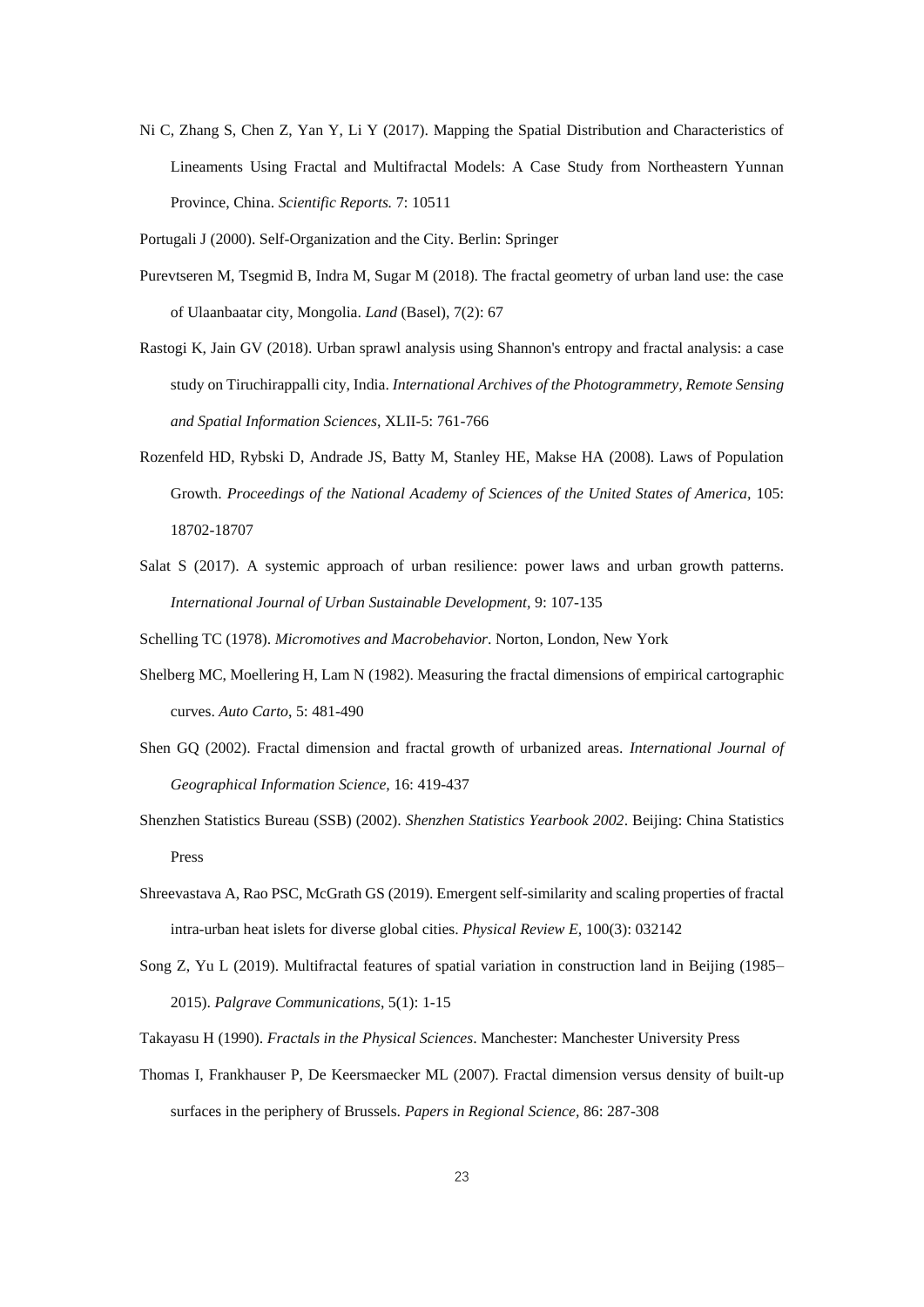- Triantakonstantis DP (2012). Urban growth prediction modelling using fractals and theory of chaos. *Open Journal of Civil Engineering,* 2(2): 81-86
- Tucek P, Janoska Z (2013). Fractal dimension as a descriptor of urban growth dynamics. *Neural Network World*, 23(2): 93-102
- Versini PA, Gires A, Tchiguirinskaia I, Schertzer D (2020). Fractal analysis of green roof spatial implementation in European cities. *Urban Forestry and Urban Greening*, 49: 126629

Vicsek TA (1989). *Fractal Growth Phenomena.* World Scientific, Singapore

White R, Engelen G (1993). Cellular automata and fractal urban form: a cellular modelling approach to the evolution of urban land-use patterns. *Environment and Planning A,* 25: 1175-1199

Zhou YX (2010). *Exploration in Urban Geography*. Beijing: The Commercial Press [In Chinese]

#### **Appendices**

The specific log-log plots of scaling relations of built-up area of four study regions in Shenzhen city between 1986 and 2017 are shown as in Appendixes A-D.

**Appendix A.** The log-log plots of scaling relations of built-up area in region 1.

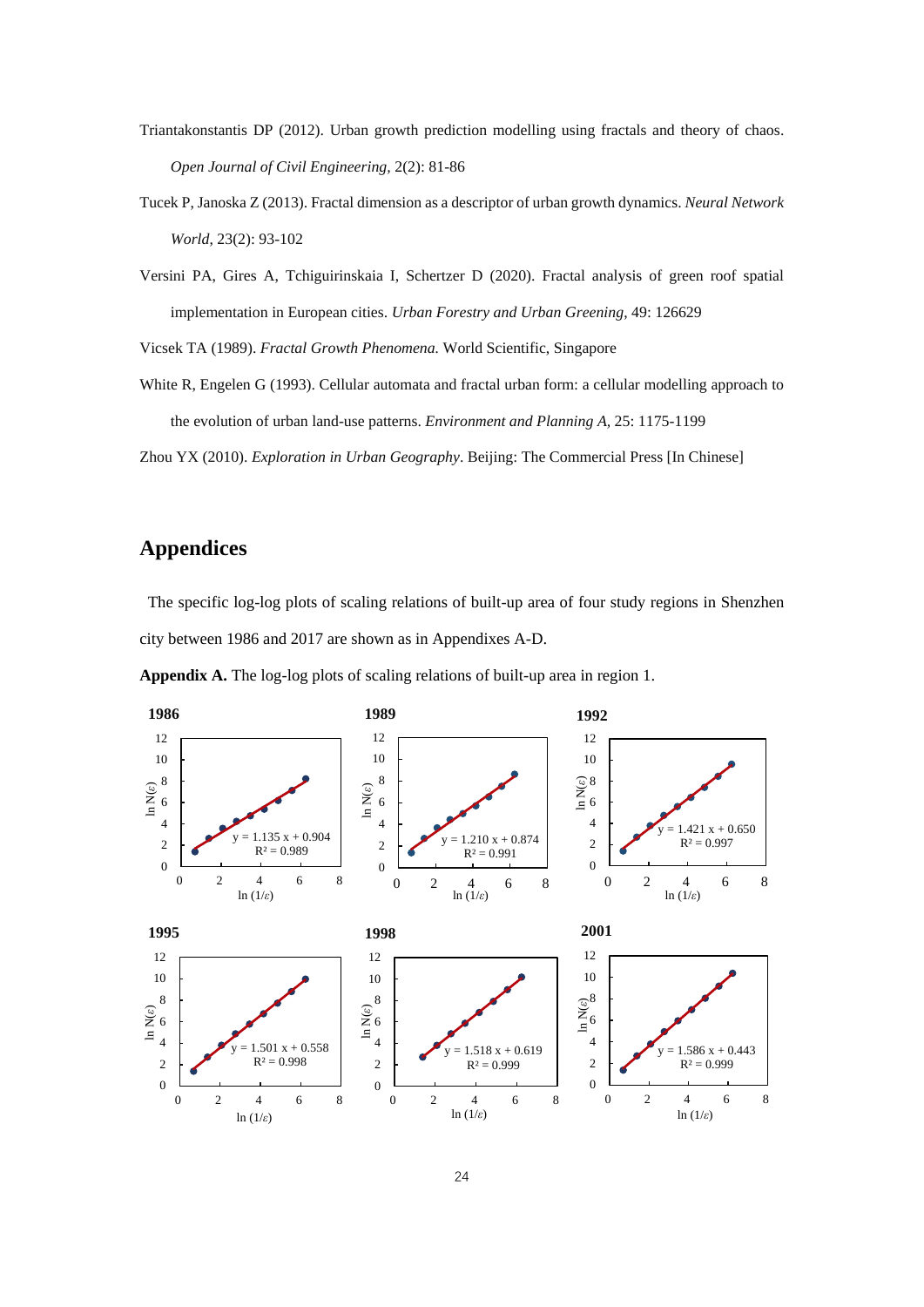

**Appendix B.** The log-log plots of scaling relations of built-up area in region 2.

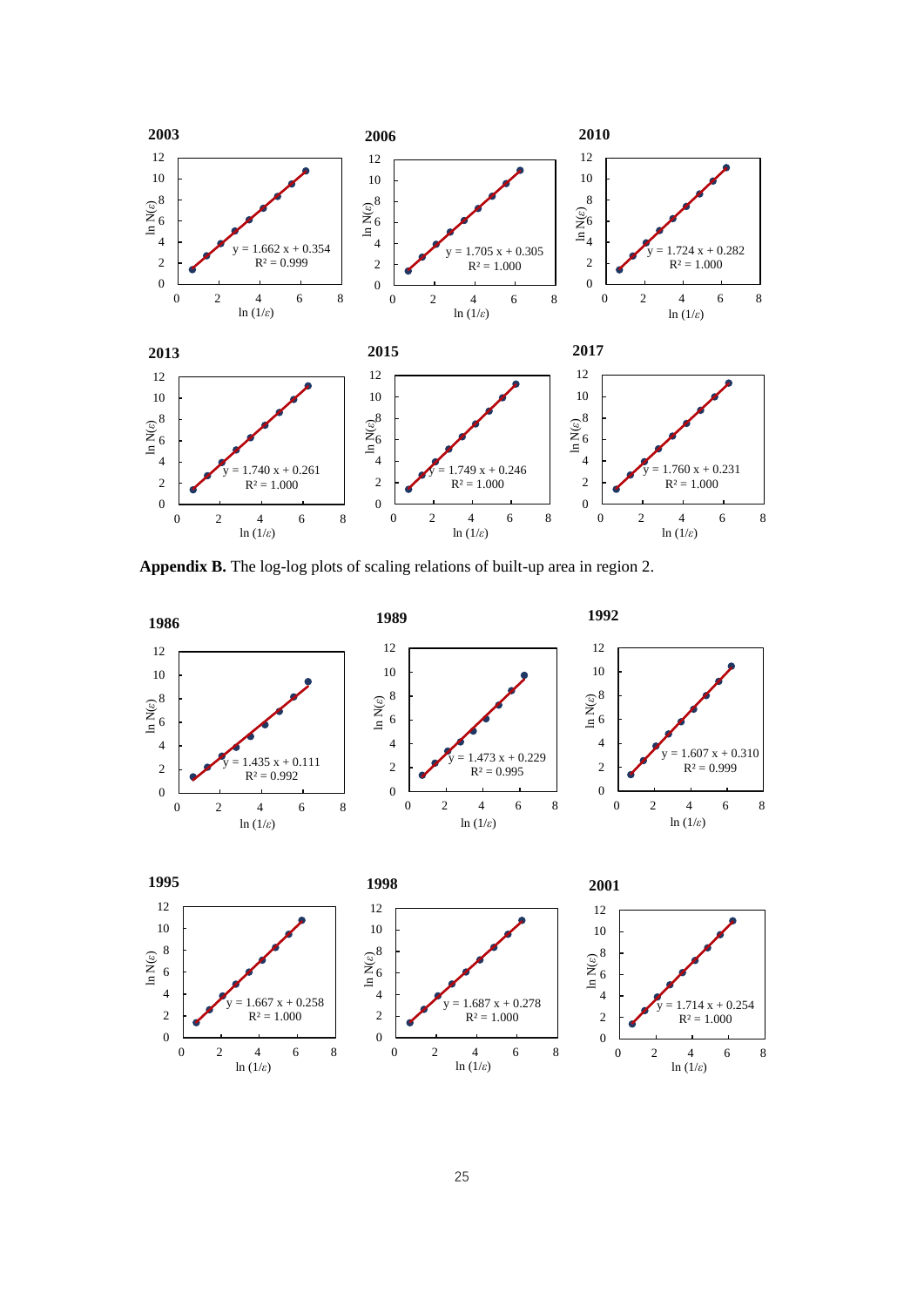

**Appendix C.** The log-log plots of scaling relations of built-up area in region 3.

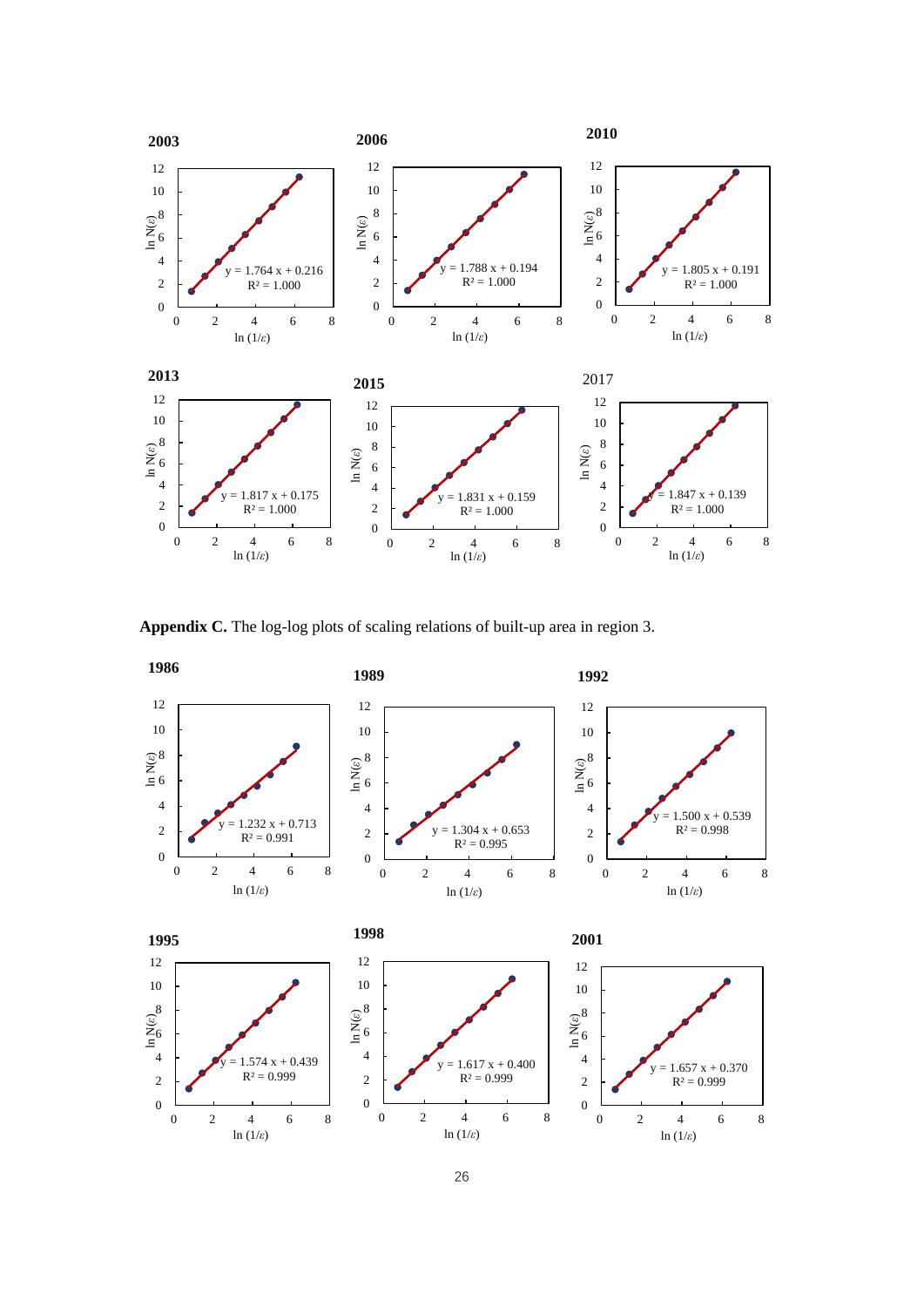

**Appendix D.** The log-log plots of scaling relations of built-up area in region 4.